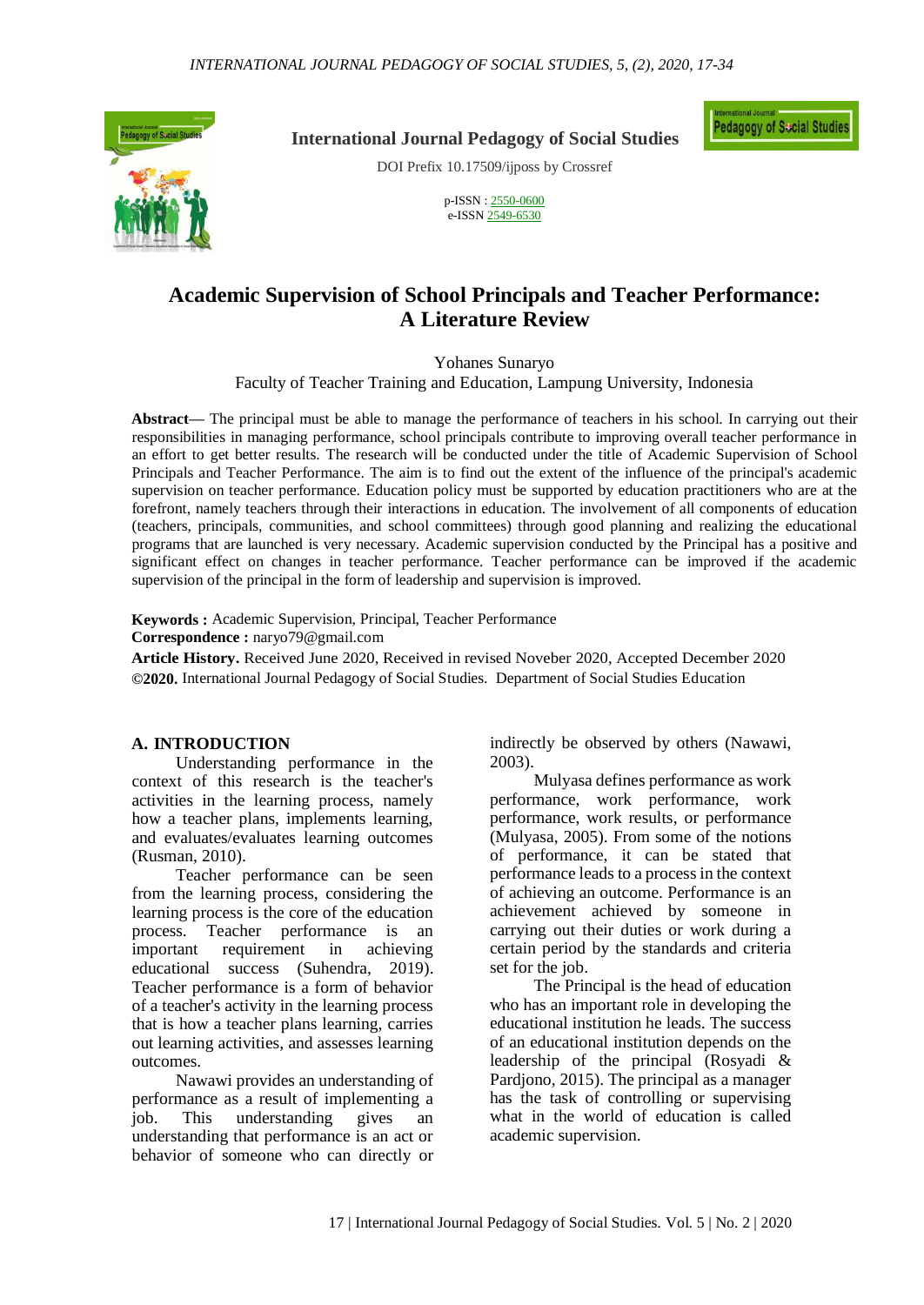Conceptually, academic supervision is a series of activities helping teachers develop their ability to manage the learning process for the achievement of learning objectives (Glickman, 1981; Waang  $\&$ Ahmad, 2019). Thus, the essence of academic supervision is to help teachers develop their professional abilities.

In addition, academic supervision cannot be separated from the teacher's performance evaluation in managing the learning process. Assessing the teacher's performance in managing the learning process is one of the activities that the process cannot be avoided (T. J. Sergiovanni, 1987). But after evaluating the teacher's performance, it does not mean completing the task or academic supervision activities but must continue with the design and implementation of the development of his abilities. Thus, through academic supervision, teachers will be increasingly able to facilitate learning for their students (T. J. Sergiovanni, 1987).

According to Alfonso, Firth, and Neville (1981) by reflecting these three objectives academic supervision will function to change the teaching behavior of teachers. In turn, changes in teacher behavior towards higher quality will lead to better student learning behavior (Alfonso, Firth, & Neville, 1981).

## **B. LITERATURE REVIEW**

## **1. Teacher Performance**

Teachers have an important role in the world of education, that's why teachers must have good performance. Performance is the result of work and progress that has been achieved by someone in their field of work. Performance is synonymous with work performance or in English is called performance. Performance is always a sign of the success of an organization and the people who are in the organization.

Expressed (Waang & Ahmad, 2019) that the performance system usually includes behavior (what employees do) and results (results from employee behavior). The performance dimension does not include the results of the behavior, but the behavior itself. So performance is about behavior or what employees do.

Performance is the key that must function effectively so that the organization as a whole can succeed. Armstrong explained that performance is the result of achieving several goals and the process of achieving those goals. The performance dimension in question is performanceoriented to the process and work results. Armstrong (2006: 7) states "Performance means both behavior and result. Emanate behavior from the performer and transform performance from abstraction to action. Not just the instruments of results, behaviors are also outcomes in their own right — the product of mental and physical effort applied to the task — and can be judged apart from the result " (Armstrong, 2006).

Performance in Colquitt's view is a set of values of employee behavior that requires contributions, both positive and negative, to the fulfillment of organizational goals(Colquitt, Lepine, Wesson, & Gellatly, 2011). Colquitt said "As the value of the set of employee behaviors that contribute, either positively or negatively, to organizational goal accomplishment. This definition of job performance includes behaviors that are within the control of employees but places are boundary on which behaviors are (and are not) relevant to job performance". The performance dimension includes behaviors that are within employee control, but are limited to behaviors that are relevant to work performance. Colquitt's definition of performance focuses on performance behaviors (duties and responsibilities) which are the core of the job.

Discussed by (Robbins & Judge, 2013) that there are three main types of behavior that make up performance, namely: (a) Task performance. Performing the duties and responsibilities that contribute to the production of a good or service to administrative tasks. This includes most of the tasks in conventional job descriptions. (b) Citizenship. Actions that contribute to the psychological environment of the organization, such as helping others when not required, supporting organizational objectives, treating works with respect, making constructive suggestions, and saying positive things about the workplace. (c) Couterproductivity. Actions that actively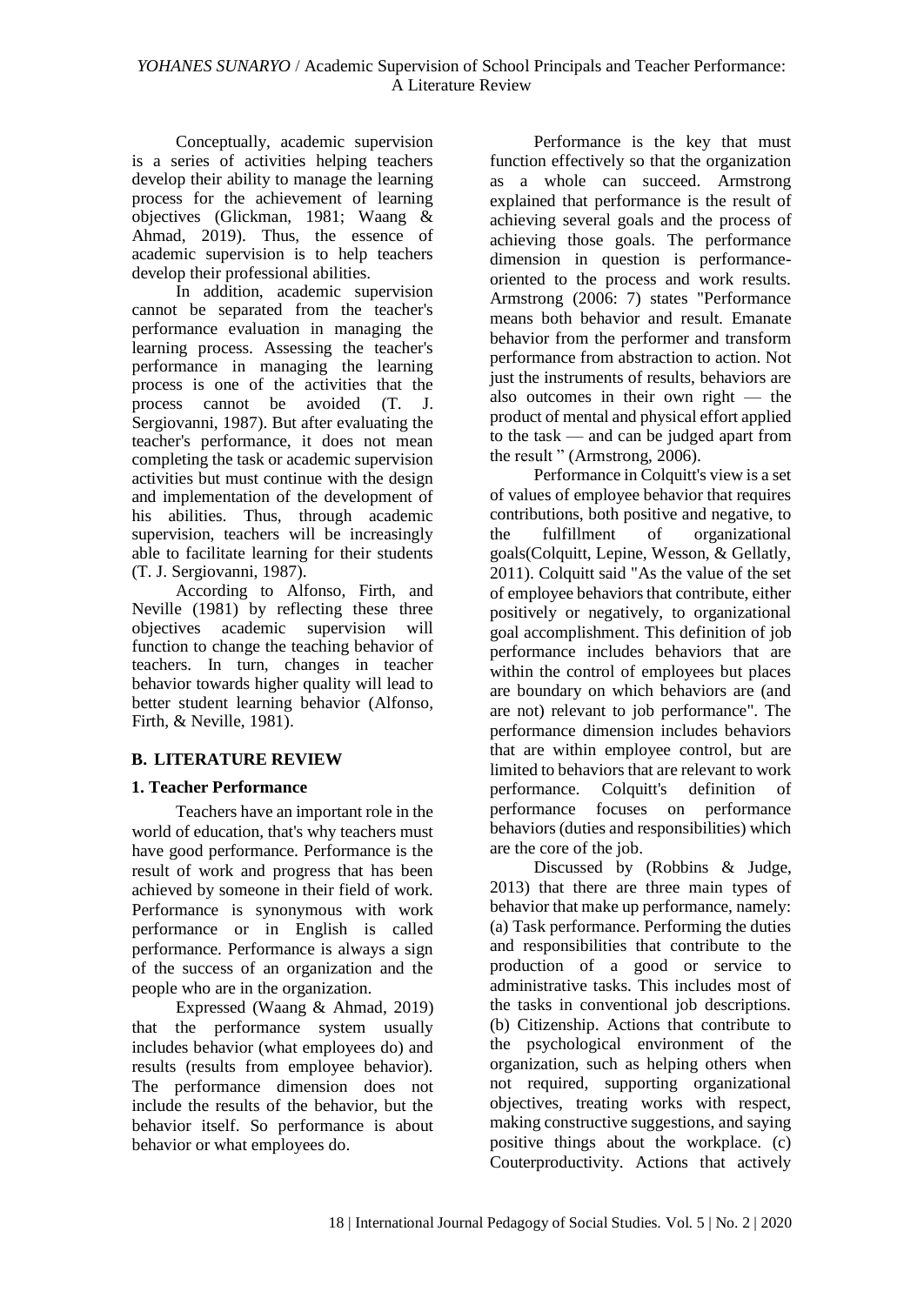damage the organizational. These behaviors include stealing, damaging company property, behaving aggressively toward coworkers, and avoidable absence.

Meanwhile according to Anwar Prabu Mangunegara, (Mangkunegara, 2012) revealed that the term performance comes from the word job performance or actual performance (work performance or actual achievement achieved by someone). This means that performance is the work of quality and quantity achieved by an employee in carrying out their duties in accordance with the responsibilities given to him.

## **2. Principal Leadership**

Leadership according to Heifetz is a social activity (Aravena, 2019). The principal is the person who has the highest authority in the school, because the principal is responsible for all school activities and plays an important role in improving the quality of education and supporting the academic success of students, especially students who are marginalized because of race, ethnicity, language, ability, socioeconomic status, gender, and religion (Brooks & Brooks, 2019), (Truong, Hallinger, & Sanga, 2017), (Eisenschmidt, Kuusisto, Poom-Valickis, & Tirri, 2019). School leadership has a significant effect on all elements in the school, which positively influences the quality of teaching and learning. The function of leadership is to build organizational conditions that foster high quality in teaching and produce improvements in learning outcomes (Leithwood, Harris, & Hopkins, 2019).

Principal's leadership is crucial for the success of school organizations because leaders create positive changes in education by encouraging staff to take initiatives in changing towards progress (Quin, Deris, Bischoff, & Johnson, 2015). Students' potential can be influenced by the leadership of the principal in various ways, through both instructional and non-instructional tasks. The level and way of leadership of the principal could influences student learning outcomes, but still depends on all elements in the school, such as school principals,

teachers, students and the community (Urick, 2016).

The role of the principal is very important in transforming the educational process, performance, and student learning outcomes, because the quality of school leaders is related to the academic success of students; therefore, school must invest in training to upgrade the principal's leadership (Jones et al., 2015) (Tingle, Corrales, & Peters, 2019). In short, the principal plays a key role in this domain by shaping the school environment, motivating and supporting learning in school (Lijuan, Hallinger, & Ko, 2016). Three types of principal leaders' profiles were identified: "principals who think about people", "principals who think administratively:" and "principals who think moderately" (Dou, Devos, & Valcke, 2017).

## **3. Academic Supervision**

Alfonso, Firth, and Neville emphasize that Instructional supervision is herein defined as: behavior officially designed by the organization that directly affects teacher behavior in such a way to facilitate pupil learning and achieve the goals of organization (Alfonso et al., 1981).

According to Alfonso, Firth, dan Neville, there are three main concepts (key) in terms of academic supervision. First, academic supervision must directly influence and develop teacher behavior in managing the learning process. The level of ability, needs, interests, and professional maturity as well as other personal characteristics of the teacher must be used as a basis for consideration in developing and implementing an academic supervision program (T. J. Sergiovanni, 1999). Second, the supervisor's behavior in helping teachers develop their abilities must be designed in full, so that the start and end times of the development program are clear. The design is manifested in the form of academic supervision programs that lead to specific objectives. Third, the ultimate goal of academic supervision is so that teachers are increasingly able to facilitate learning for their students(Glickman, 1981).

The purpose of academic supervision is to help teachers develop their abilities to achieve the learning goals that are planned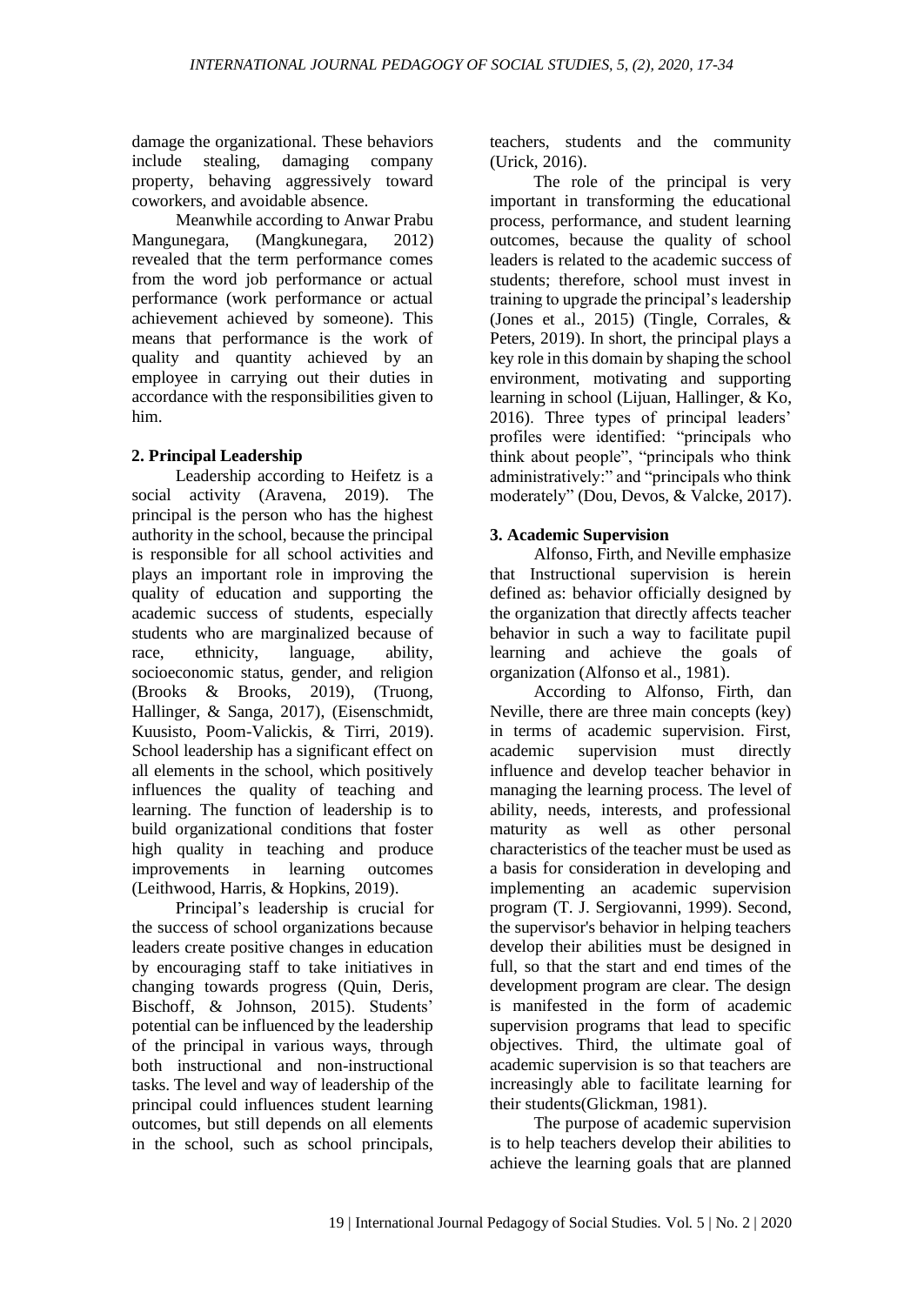for their students (Glickman, 1981). Through academic supervision it is expected that the academic quality carried out by teachers will increase (Neagley & Evans, 1980). Ability development in this context should not be interpreted narrowly, emphasizing solely on increasing teacher knowledge and teaching skills, but also on increasing commitment (willingness) or motivation (motivation) of teachers, because by increasing the ability and motivation of teacher work , the quality of learning will improve.

Meanwhile according to Sergiovanni (1987) there are three objectives of academic supervision; First, helping teachers develop their professional abilities in understanding academic, classroom life, developing teaching skills and using their abilities through certain techniques. Second, to monitor teaching and learning activities in schools. This monitoring activity can be done through the principal's visit to classes while the teacher is teaching, private conversations with the teacher, his colleagues, or with some of his students. Third, to encourage teachers to apply their abilities in carrying out their teaching assignments, encourage teachers to develop their own abilities, and encourage teachers so that they have genuine attention<br>(commitment) to their tasks and (commitment) to their tasks and responsibilities.

Academic supervision must be able to make teachers develop their competencies. There are four competencies that must be developed through academic supervision, namely personality, pedagogical, professional, and social competencies. The first and second aspects of the substance represent the values, beliefs, and theories held by the teacher about the nature of knowledge, how students learn, the creation of teacher and student relationships, and other factors. The third aspect of the substance represents how broad the teacher's knowledge about the material or subject matter in the field of study he teaches. The fourth aspect of the substance represents the extent of teacher mastery of academic techniques, management, class organizing, and other skills which are effective academic elements (Neagley & Evans, 1980).

Supervision in education, according to some researchers (Maroko, 2010; Mohanty, 2005; Panigrahi, 2012; Thakral, 2015) still carries the same old meaning and general concept as in (Douglass & Bent, 1953) definition which means "to oversee, to superintend or to guide and to stimulate the activities of others, with a view of their improvement". The concept can be applied to either academic and administrative functions (Mohanty 2005) of school heads, school administrators, educational administrators, or those who manage education at various levels or sectors. In a school setting, there are consisting differences between the academic and administrative functions of supervision. Whereas the academic aims of supervision include tasks such as: monitoring of instruction, guiding teachers to improve the teaching and learning process, assessment of students' learning outcomes, evaluating goals of programs, and many others, the administrative goals of supervision aimed at proper management of the school facilities and resources (Thakral, 2015).

Researchers (Glickman, 1985; T. Sergiovanni; Wiles & Bondi, 2004; Zepeda, 2016) have redefined supervision as that dimension or phase of educational administration which is concerned in improving effectiveness. Supervision in education is regarded as a service to teachers and learners both as individuals and groups. It is regarded as a means of offering specialized help in improving instruction. Thus, since the main aims of supervision of instruction are to provide best practices in the teaching-learning process, to control and improve quality of learning by increasing academic achievement of learners, it is important to note that feedback from instructional supervision practices is used to help teachers obtain and apply modern teaching methods, innovations and technology in and out of their classrooms.

Moreover, feedback from instructional supervision practices would also help teachers improve their work performances and enhance their professional growth and career development(Mburu, 2017; Tshabalala, 2013). The evolution of supervision of instruction from the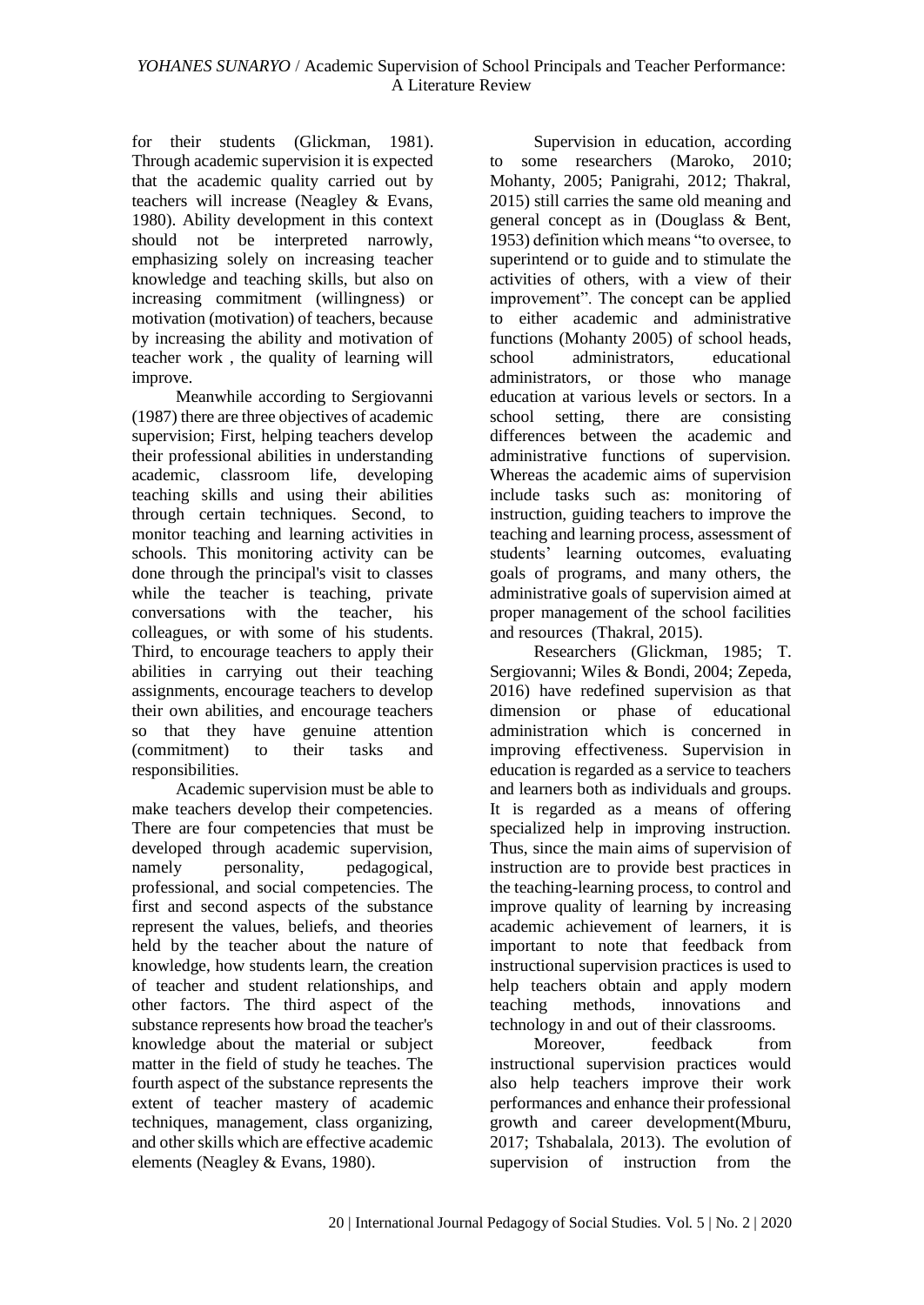American "inspection and control model to humanistic and collegial model" (Moswela, 2010) has brought about the changing concept of supervision. According to Thakral (2015), this changing history of supervision is characterized by seven models: Inspection, social efficiency, democratic, scientific, leadership, and clinical supervision which constitute the "history of instructional supervision" or the "history of school supervision".

Whatever the model involved, it is important that supervision of instruction accomplished instructional tasks that were set-up to be accomplished and also help provide concrete/tangible feedback to teachers on how to incorporate those instructional tasks in their teaching-learning methods for quality education. Therefore, instructional supervisors must be familiar with aspects of effective teaching and learning in school systems and the procedures for improvement (Acheson, 1987; Frazer, 2001; Gerumi, 2003; Archibong, 2012). The supervisor should also be able to detect the absence of such effective teaching and learning behaviors in schools for improvement of student learning outcomes and quality assurance in education. Thus, the role of instructional supervision in academic achievement and student success cannot beoverlooked (Musungu & Nasongo, 2008).

However, educational administrators (including head teachers at the level of primary education) as supervisors are also charged with pedagogic, administrative, social, financial, and functions of schools (Acheson & Gall, 1980). Not only do (instructional) supervisors correct, direct, and assist teachers in the teaching and learning process in schools in order to improve student learning and success rates, they are also expected to promote teachers' professional growth and career enhancement through supervisory duties (Tshabalala, 2013). As it is found in the literature, the rationale for instructional supervision is to ensure quality in education and to promote teachers' professional growth which in returns yields higher academic achievements and increase success rates of learners with

competencies and skills (Blase & Blase, 1999; Mohammed, 2014; T. Sergiovanni).

The ultimate aim of educational supervision is to improve on instruction in order to provide quality and better education(Nolan Jr & Hoover, 2011). In supervision, the supervisor need to seek the buy-in, cooperation, and collaboration of those being supervised. Such cooperation is aimed at assisting supervisors in becoming successful in performing their supervisory tasks. Supervision involve the practice of monitoring work performances of teachers and providing feedback by using benefiting and suitable strategies that enable correction of weaknesses in classroom practices in order to encourage professional growth and better the flow of quality educational activities and services.

School supervision is therefore a necessary process which entails a combination of activities concerning the teaching and learning process of a school for the improvement of teaching-learning quality in a school system(Habimana, 2008; Yeop Yunus, Yunus, & Ishak). Wiles and Bondi (2002) mentioned that supervision as a process is facilitated by leadership through which teachers get help in counseling. planning, and talking with each other about how to improve the teaching-learning situation in school. It entails leadership, communication, curriculum development, capital development and a dynamic cooperative enterprise between instructional supervisors and teachers. Therefore for many educators, the purpose of supervision in education is to improve teaching-learning activities in schools known as "supervision of instruction" (Mohanty, 2008; Thakral, 2015).

Though other necessary and important goals of supervision maybe to help teachers improve in their work performances and also for providing vital ethical, career enhancement, and professional leadership (Southworth, 2002; Nolan & Hoover, 2004; Zepeda, 2007), the primary goal of supervision of instruction is to instigate best practices in the teachinglearning process in order to increase the learning outcomes of students through high academic achievements and high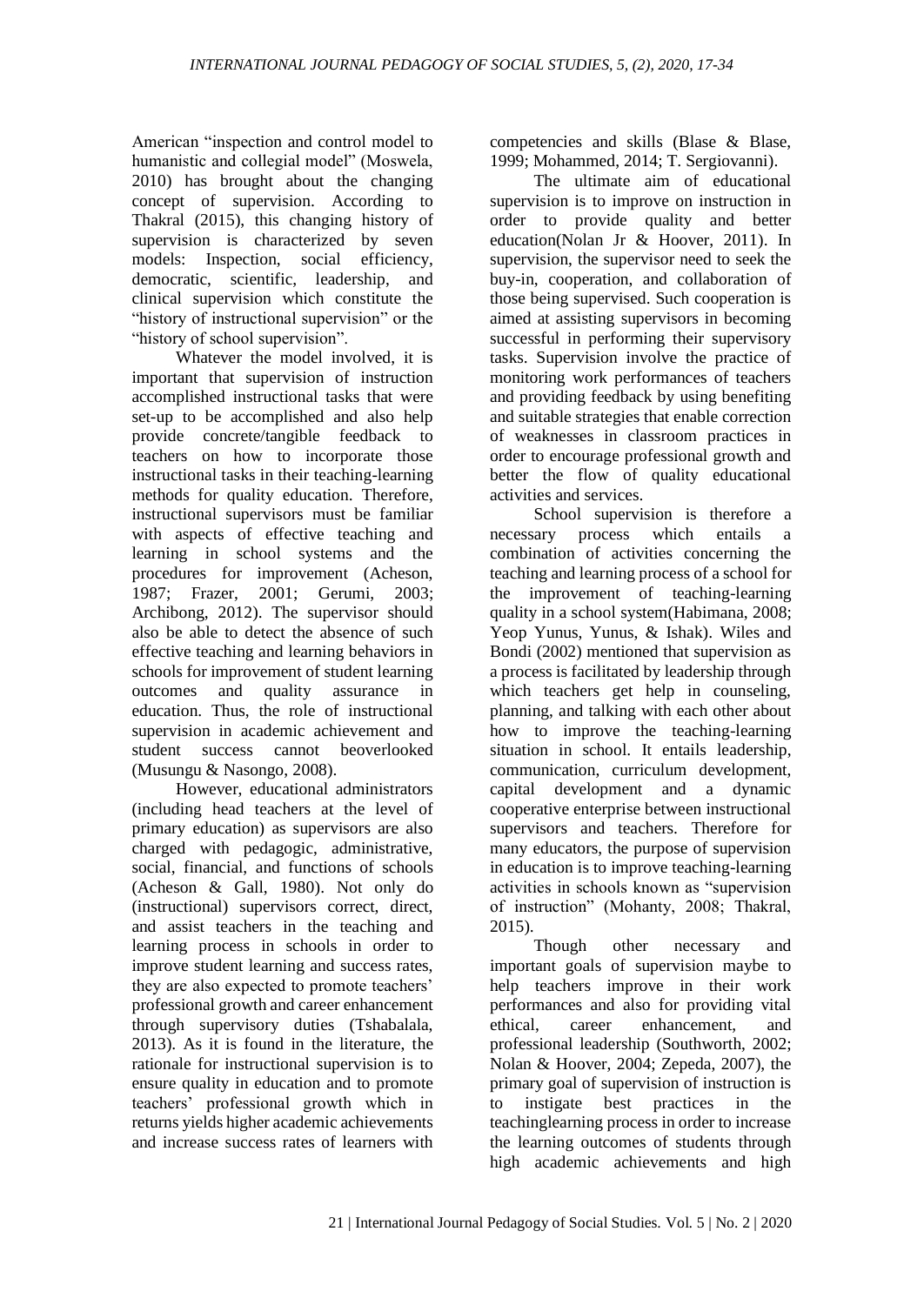success rates. Therefore, the importance and significance of supervision in education and in teachers' work performances and professional growth cannot be overlooked as indicated in the literature (Blasé & Blasé, 1998; Sullivan & Glanz, 2000; Sergiovanni & Starratt, 2002; Glatthorn, 2007; Tshabalala, 2013).

The principles of supervision indicates very clearly that schools cannot function effectively as learning organizations when teachers are unable to realize their key role and full potentials in the teaching-learning process and also effective teaching-learning may not occur if adequate and regular supervision is lacking. Thus, supervision helps in assessing the school not only in the dimension of improving instruction but also in identifying some of the school's most urgent needs for quality control and assurance in classroom practices (Mgbodille, 1996; Sergiovani & Starratt, 2002; Wambui, 2015). Apart from quality assurance in classroom practices, effective supervision also provides a guide for teacher's career and professional development. By assessing teachers' work performances through supervision, teachers' become aware of their weaknesses and strengths and seek ways of selfimprovement based on tangible criteria and constructive feedback mechanism provided by supervision practices.

Supervision practices need to provide immediate feedback and tangible ways on how to assist a teacher perform better in the teaching-learning process and support his/her professional development. At such, effective supervision therefore helps teachers to improve in their work performances, develop the ability and confidence they need in classroom practices, ensure professional growth and teacher quality (Lyonga, 2018).

## **C. METHOD**

This research can be categorized as a literature review research. The purpose of the literature review is to obtain a theoretical foundation that can support in solving research problems. The review process begins with a search engine, google scholar, to search for articles with the key words: "Academic Supervision of School Principals and Teacher Performance". The article criteria that can be included in this study are as follows:

- a. Qualitative research.
- b. Research not only from Indonesia.
- c. This research was written in
- Indonesian and English.

The steps in the Literature Review study are:

#### **Step 1: Problem Formulation**

- Choose topics that suit your problems and interests
- The problem must be written completely and accurately

#### **Step 2: Find Literature**

- Find literature that is relevant to research
- Make an overview of research topics
- Research resources are very helpful if supported by researchers' initial knowledge of the topic.
- These sources provide an overview / summary of previous research.

#### **Step 3: Evaluate Data**

- Study the contributions that have been found by previous research on the topics discussed
- Find the right data source as needed to support research
- Data can be in the form of quantitative data, qualitative data or mixed methods

# **Step 4: Analysis and Interpretation**

Discuss and find and summarize the literature.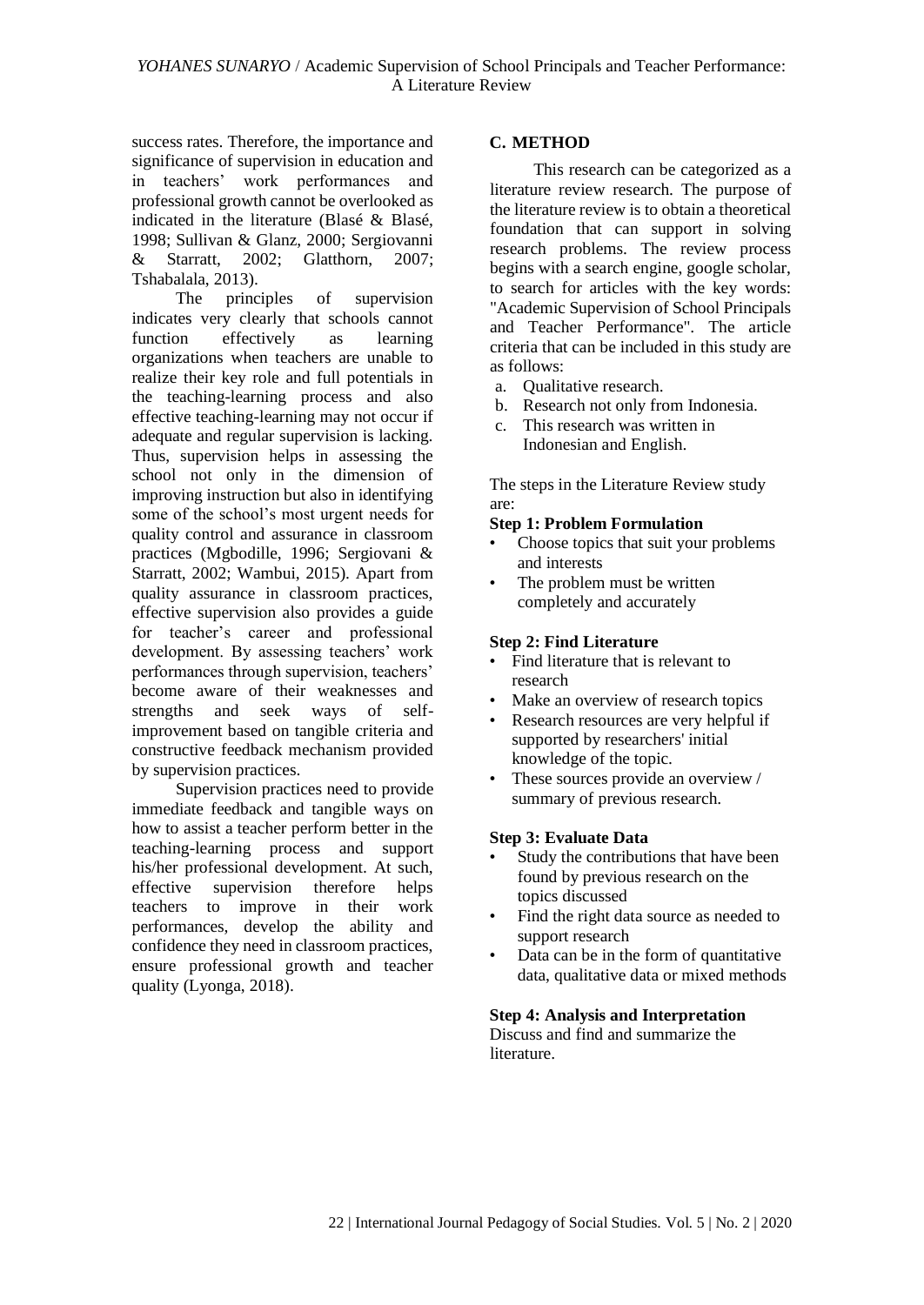| Author and Title                        |                                                                                                                                                                 | Method                                | Sample                           | Table 1. Academic Supervision of School Principals and Teacher Performance in Indonesia<br>Results                                                                                                                                                                                                                                                                                                                                                                                                                                            |
|-----------------------------------------|-----------------------------------------------------------------------------------------------------------------------------------------------------------------|---------------------------------------|----------------------------------|-----------------------------------------------------------------------------------------------------------------------------------------------------------------------------------------------------------------------------------------------------------------------------------------------------------------------------------------------------------------------------------------------------------------------------------------------------------------------------------------------------------------------------------------------|
| Year of                                 |                                                                                                                                                                 |                                       |                                  |                                                                                                                                                                                                                                                                                                                                                                                                                                                                                                                                               |
| Publication                             |                                                                                                                                                                 |                                       |                                  |                                                                                                                                                                                                                                                                                                                                                                                                                                                                                                                                               |
| Leniwati and<br>Arafat 2017             | Implementation<br>of<br>Principal<br>Academic<br>Supervision<br>to<br>Improve Teacher<br>Performance                                                            | qualitative                           | 1 Principal<br>and 3<br>teachers | The results showed that the implementation of<br>the academic supervision was done on three<br>steps were planning, implementation and<br>evaluation. The teachers gave positive responses<br>to the implementation of academic supervision.                                                                                                                                                                                                                                                                                                  |
| Ratnasari,<br>Roemintoyo<br>et al. 2018 | Implementation<br>of<br>Principal<br>Academic<br>Supervision<br>Techniques<br>Against<br>Educators<br>in<br>Primary Schools<br>To<br>Face<br>the<br>Digital Era | qualitative                           | Principal<br>and<br>teacher      | The results of this study are principals using<br>academic supervision techniques in class visits,<br>where principals directly observe learning<br>activities in class. Then the principal uses a<br>private meeting technique when giving guidance<br>to educators. Principal competence is needed in<br>carrying out the supervision techniques of<br>teaching staff because supervision techniques<br>are very diverse and can be implemented<br>according to the circumstances in each school.                                           |
| Samsu,<br>Hardyanto et<br>al. 2017      | Effectiveness<br>Online<br>the<br>Academic<br>Supervision<br>Model<br>in<br>Vocational High<br><b>School Teachers</b>                                           | of quantitative<br>dan<br>qualitative | 9 teacher                        | The results showed that supervisor academic<br>supervision has not been able to be used as the<br>basis for teacher development because it can not<br>implemented<br>optimally<br>by<br>school<br>be<br>supervisors.<br>The<br>supervisory<br>academic<br>supervisory model is practical and effective as a<br>school supervisor's tool in supervising learning.                                                                                                                                                                              |
|                                         | Riyanto 2015 Management of<br>School Principals<br>in Implementing<br>Academic<br>Supervision at the<br><b>State High School</b><br>5 Lubuklinggau              | qualitative                           | Principal<br>and<br>teacher      | The conclusions of this study are (1) Planning<br>academic supervision has been carried out<br>according to procedure. (2) The implementation<br>of academic supervision covering methods,<br>media, and class processing has done good<br>coaching.<br>(3)<br>Evaluation<br>of<br>academic<br>supervision covering techniques and procedures<br>has been carried out with good guidance. (4)<br>Follow-up academic supervision includes<br>planning, implementation, and assessment, good<br>guidance has been done by the school principal. |
| Lazwardi<br>2016                        | The Role of the<br>Principal<br>in<br>Improving<br>Teacher<br>Professionalism                                                                                   | qualitative                           | Principal<br>and<br>teacher      | Principals who are able to carry out their<br>functions<br>as<br>educators,<br>managers,<br>administrators, supervisors, leaders, innovators<br>and motivators well can be said principals have<br>good leadership abilities.                                                                                                                                                                                                                                                                                                                 |
| Ekawaty and<br>Ibrahim 2018 of          | Implementation<br>Managerial<br>Supervision<br>by<br>School<br>the<br>Superintendent in<br>Improving<br>the<br>Quality<br>of<br>Education in Sdn                | qualitative                           | Principal<br>and<br>teacher      | The results of the study showed that (1) the<br>managerial supervision program includes the<br>guidance activities of teachers and principals,<br>monitoring<br>the implementation of<br>SNP,<br>teacher performance<br>assessment<br>of<br>and<br>principal, as well as mentoring and training of<br>teachers and principal; (2) The success of the<br>managerial supervision process lied in the<br>school supervisors who were able to coordinate                                                                                          |

| Table 1. Academic Supervision of School Principals and Teacher Performance in Indonesia |  |  |
|-----------------------------------------------------------------------------------------|--|--|
|-----------------------------------------------------------------------------------------|--|--|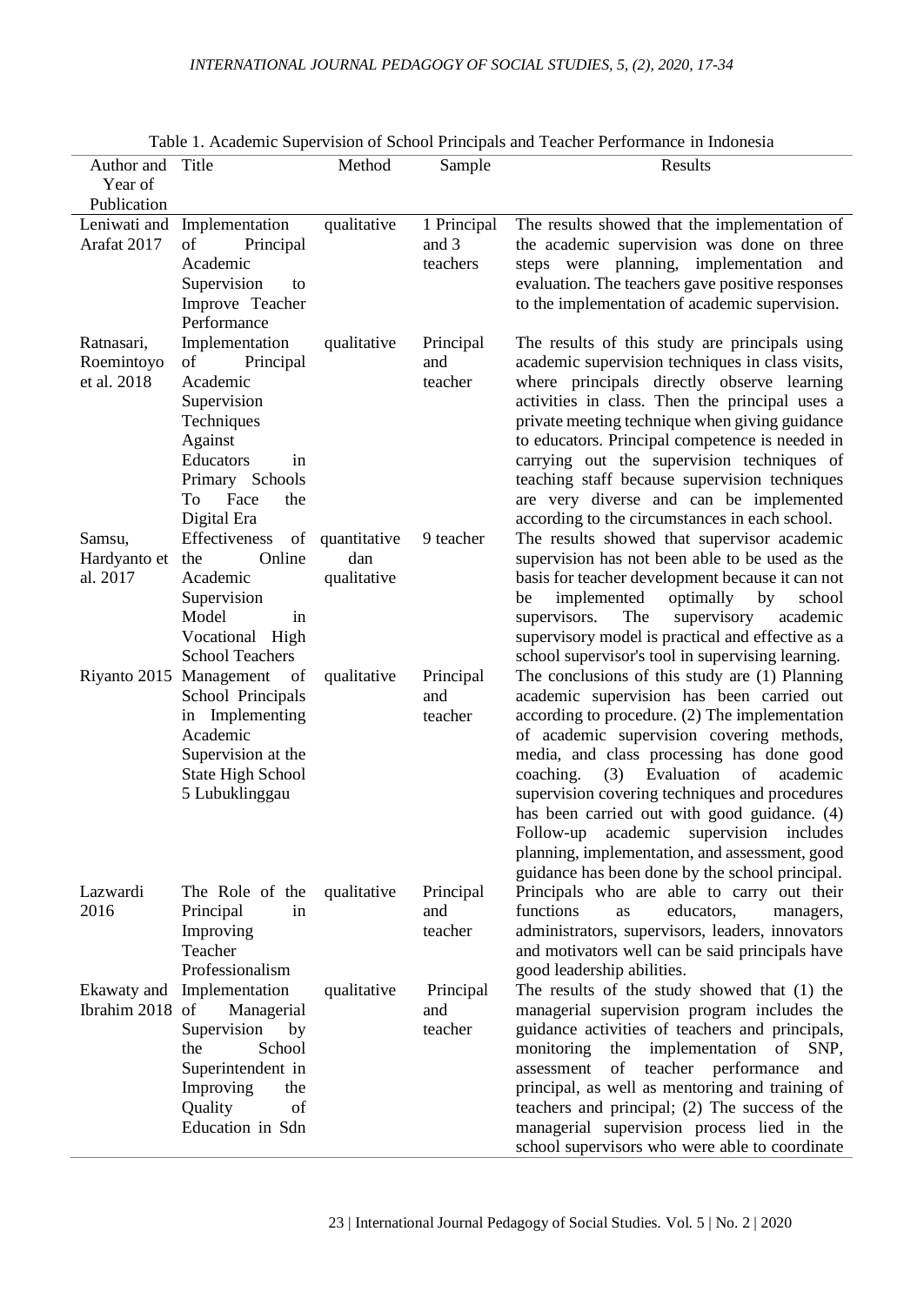| Author and<br>Year of<br>Publication | Title                                                                                                                                                                                            | Method                               | Sample                                | Results                                                                                                                                                                                                                                                                                                                                                                                                                                                                                                                                                                                  |
|--------------------------------------|--------------------------------------------------------------------------------------------------------------------------------------------------------------------------------------------------|--------------------------------------|---------------------------------------|------------------------------------------------------------------------------------------------------------------------------------------------------------------------------------------------------------------------------------------------------------------------------------------------------------------------------------------------------------------------------------------------------------------------------------------------------------------------------------------------------------------------------------------------------------------------------------------|
|                                      | 3 Peusangan Pilot<br><b>Bireuen District</b>                                                                                                                                                     |                                      |                                       | and establish cooperative relationships with<br>every well-managed school manager so as to<br>have an impact on improving the quality of<br>education in schools; and (3) the obstacles faced<br>by school supervisors were that they had limited<br>knowledge of the competence of managerial<br>supervision, the school management staff did<br>not meet the required standard requirement both<br>in quantity and skill quality, and supervision<br>schedule which often clashing with official<br>meetings, training and other official activities.                                  |
| Andani,<br>Yulianto et<br>al. 2017   | A<br>Supervision<br>Model Based on<br>Information<br>and<br>Communication<br>Technology<br>to<br>Improve<br>Productive<br>Teacher<br>Performance<br>in<br>Smkn<br>$\overline{1}$<br>Kota<br>Bima | Clinical Research $&$<br>Development | Principal<br>and<br>teacher           | The conclusions of this study are: $(1)$ the<br>current clinical supervision model is still<br>ineffective; (2) the clinical supervision model<br>currently needed is ICT-based; (3) the model<br>developed is effective in improving teacher<br>performance. This model suggestion is not only<br>tested on a limited scale and not only<br>productive teachers but can be tested on a large<br>scale on a group of other subject teachers                                                                                                                                              |
| Ningsih,<br>Herawan et<br>al. 2016   | Principal's<br>Managerial<br>Performance,<br>Climate<br>School<br>Elementary<br>and<br><b>School Quality</b>                                                                                     | quantitative                         | 219<br>teacher                        | The results showed that managerial performance<br>principals, school climate, and quality of school<br>is located at the very high category. Managerial<br>performance principals impact on the quality of<br>schools in low category. School climate impact<br>on the quality of schools in the middle category.                                                                                                                                                                                                                                                                        |
| 2017<br>Aghniya                      | School Principal<br>Performance and<br><b>Teacher Teaching</b><br>Performance<br>in<br>Improving<br>the<br>Quality of Public<br>Elementary<br>Schools                                            | quantitative                         | 211<br>teacher                        | The results of data processing and analysis<br>showed that the general picture of the quality of<br>primary schools in Singkep sub-district was in<br>the high category. While the performance of<br>school principals in the category is very high,<br>and the teaching performance of teachers in the<br>category is very high. Partially, both have a<br>significant influence on school quality. Likewise<br>when viewed together, the performance of the<br>principal and the teaching performance of the<br>teacher gives a significant influence on the<br>quality of the school. |
| Damayanti<br>2017                    | Principal's<br>Managerial<br>Ability,<br>School<br>Climate<br>and<br>Elementary<br><b>School Quality</b>                                                                                         | quantitative                         | 30<br>Principal<br>and 378<br>teacher | Result of research show that the principal's<br>managerial ability positively and significantly<br>influential toward the school quality and the<br>school climate positively and significantly<br>influential toward the school quality, and<br>together with the principal's managerial ability<br>and the school climate, positively and<br>significantly influential toward the school                                                                                                                                                                                               |

## *YOHANES SUNARYO* / Academic Supervision of School Principals and Teacher Performance: A Literature Review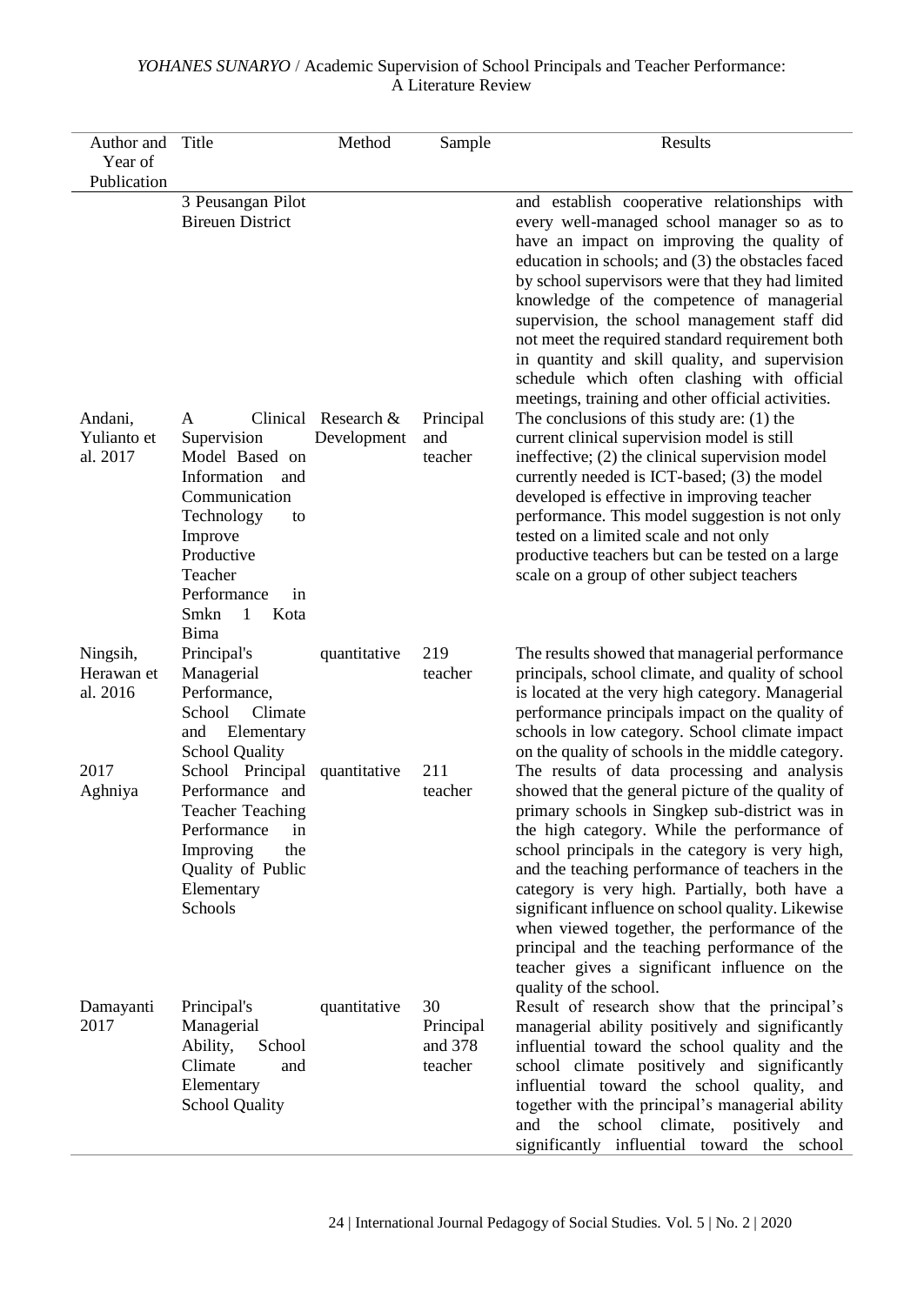## *INTERNATIONAL JOURNAL PEDAGOGY OF SOCIAL STUDIES, 5, (2), 2020, 17-34*

| Author and Title<br>Year of           |                                                                                                                                           | Method      | Sample                      | Results                                                                                                                                                                                                                                                                                                                                                                                                                                                                                                                                                                                                                                                                                                                                                                                                                                                                                                                                                                                                                                                                                                                                                                                                                                   |
|---------------------------------------|-------------------------------------------------------------------------------------------------------------------------------------------|-------------|-----------------------------|-------------------------------------------------------------------------------------------------------------------------------------------------------------------------------------------------------------------------------------------------------------------------------------------------------------------------------------------------------------------------------------------------------------------------------------------------------------------------------------------------------------------------------------------------------------------------------------------------------------------------------------------------------------------------------------------------------------------------------------------------------------------------------------------------------------------------------------------------------------------------------------------------------------------------------------------------------------------------------------------------------------------------------------------------------------------------------------------------------------------------------------------------------------------------------------------------------------------------------------------|
| Publication                           |                                                                                                                                           |             |                             |                                                                                                                                                                                                                                                                                                                                                                                                                                                                                                                                                                                                                                                                                                                                                                                                                                                                                                                                                                                                                                                                                                                                                                                                                                           |
|                                       |                                                                                                                                           |             |                             | quality. The principal's managerial ability and<br>the school climate become an important factor<br>that needs to be developed in the efforts to<br>achieve the school quality, especially in the<br>aspect of controlling, healthy school climate,<br>and output                                                                                                                                                                                                                                                                                                                                                                                                                                                                                                                                                                                                                                                                                                                                                                                                                                                                                                                                                                         |
| Marhawati<br>2020                     | Implementation<br>Academic<br>of<br>Supervision<br>of<br>Elementary<br>School Principals:<br>Qualitative Study                            | qualitative | Principal<br>and<br>teacher | The results showed that the implementation of<br>primary school principal's academic supervision<br>included: (1) the efforts of principals to achieve<br>achievements, namely: guiding and encouraging<br>teachers and students in academic and non-<br>academic activities, and providing supporting<br>infrastructure in achieving<br>facilities<br>and<br>academic and non-academic achievements; (2)<br>the principal's academic supervision program,<br>namely: group supervision and individual<br>supervision; (3) the strategy of implementing<br>school principal academic supervision namely:<br>implementing group<br>supervision<br>through<br>Teacher Working Group (KKG) activities and<br>individual<br>supervision through scheduled<br>supervision activities in odd / even semester and<br>clinical supervision (teacher's own request as<br>needed); and (4) supporting factors in the<br>implementation of school principals' academic<br>supervision, namely: there is high concern from<br>the headmaster in conducting supervision, there<br>is high motivation from teachers in conducting<br>supervision, and there is adequate infrastructure<br>and<br>support<br>in the implementation<br>of<br>supervision. |
| Wening and<br>Santosa 2020 Leadership | The<br>Principal's<br><b>Strategy in Facing</b><br>the Digital Era 4.0                                                                    | qualitative | Principal<br>and<br>teacher | The principal's strategy is to improve the quality<br>of human resources in the field of ICT in terms<br>of facilities and infrastructure, openness with<br>developments to deal with things that will<br>happen in the digital 4.0 era, reactions that will<br>be carried out quickly about changes in the 4.0<br>era, oriented on the process and results,<br>Mastering the 4C formula, namely: critical<br>thinking,<br>creativity,<br>communication,<br>collaboration.                                                                                                                                                                                                                                                                                                                                                                                                                                                                                                                                                                                                                                                                                                                                                                |
| Irhamni 2015 The                      | Role<br>of<br>School Principals<br>Academic<br>1n<br>Supervision<br>to<br>Improve<br>the<br>Quality<br>of<br>Teacher<br>Performance<br>in | qualitative | Principal<br>and<br>teacher | Results of the study found that: one of the efforts<br>to improve the professional quality of teacher<br>performance is through clinical supervision and<br>supervision. Implementation of<br>academic<br>clinical supervision and academic supervision<br>needs to be done systematically by the principal<br>and school superintendent. This supervision<br>aims to provide guidance to teachers in order to                                                                                                                                                                                                                                                                                                                                                                                                                                                                                                                                                                                                                                                                                                                                                                                                                            |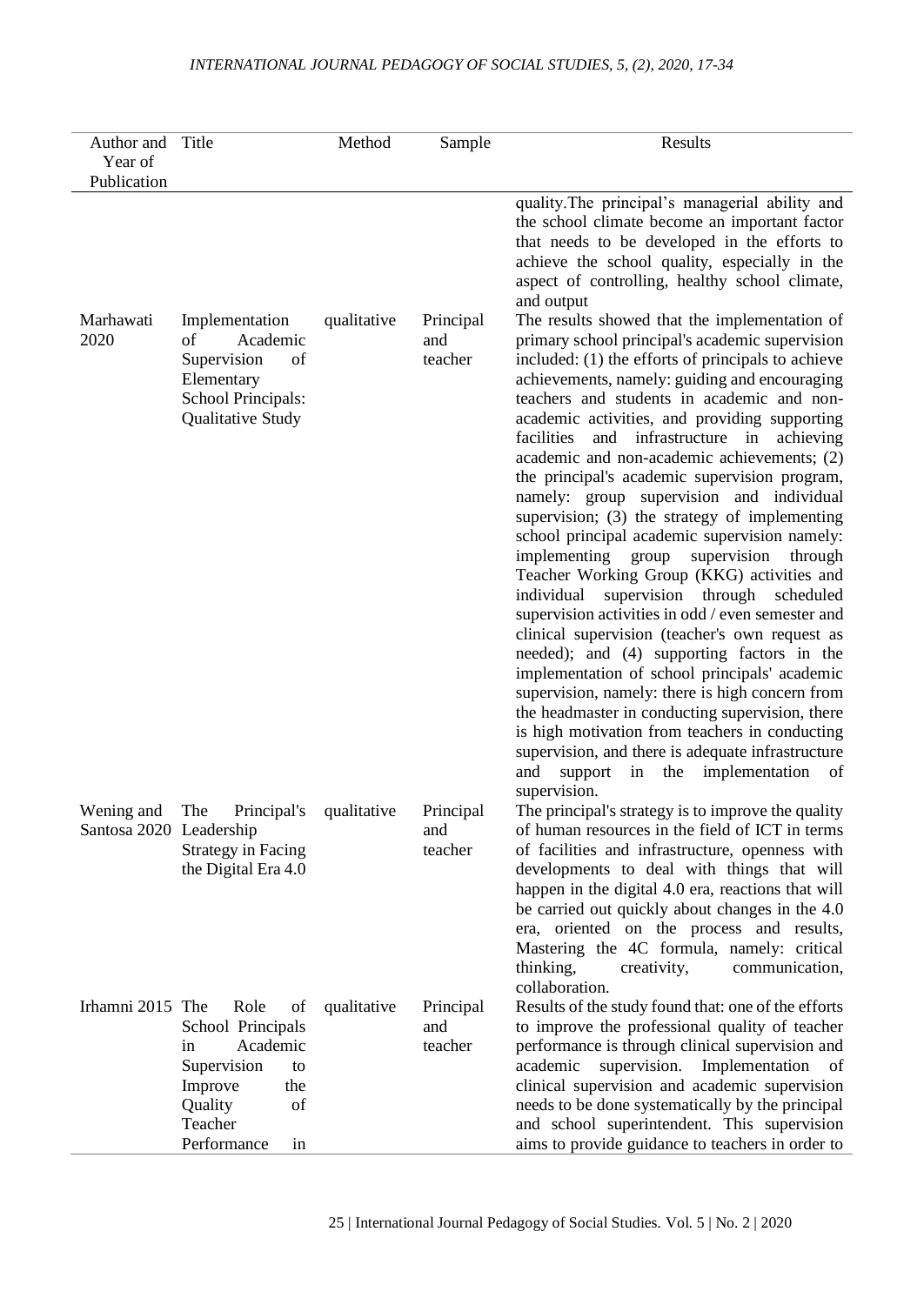## *YOHANES SUNARYO* / Academic Supervision of School Principals and Teacher Performance: A Literature Review

| Author and                                 | Title                                                                                                                                                                                 | Method          | Sample                      | Results                                                                                                                                                                                                                                                                                                                                                                                                                                                                                                                                                                                           |
|--------------------------------------------|---------------------------------------------------------------------------------------------------------------------------------------------------------------------------------------|-----------------|-----------------------------|---------------------------------------------------------------------------------------------------------------------------------------------------------------------------------------------------------------------------------------------------------------------------------------------------------------------------------------------------------------------------------------------------------------------------------------------------------------------------------------------------------------------------------------------------------------------------------------------------|
| Year of                                    |                                                                                                                                                                                       |                 |                             |                                                                                                                                                                                                                                                                                                                                                                                                                                                                                                                                                                                                   |
| Publication                                | Junior                                                                                                                                                                                |                 |                             |                                                                                                                                                                                                                                                                                                                                                                                                                                                                                                                                                                                                   |
|                                            | High<br>School<br>1<br>Banjarmasin                                                                                                                                                    |                 |                             | carry out their duties effectively and efficiently.<br>There are a number of techniques of supervision<br>principal,<br>conducted<br>by<br>the<br>including;<br>engineering class visits, regular meetings with<br>teachers and employees, and techniques related<br>private meetings with teachers.                                                                                                                                                                                                                                                                                              |
| Darmawati,<br>Munjin et al.<br>2017        | Effect<br>The<br>of<br>School Principals'<br>Supervision<br>on<br>Teacher<br>Performance<br>in<br>Negeri 1 Parung<br>Middle<br>School,<br>District,<br>Parung<br><b>Bogor Regency</b> | quantitative    | 47 teacher                  | The research conclusion showed that the<br>influence of principal supervising toward<br>teacher performance by 19.5%<br>and the<br>remaining 80.5% was determined other factors,<br>such as the assessment of teachers by students,<br>delivery of teaching material according to the<br>students<br>opinion,<br>incentives,<br>teacher<br>certification.                                                                                                                                                                                                                                         |
| Auliya,<br>Thomas et al. Principal<br>2012 | The Effect<br>Supervision<br>and<br>Teacher<br>Work<br>Motivation<br>on<br>Teacher<br>Performance                                                                                     | of quantitative | 32<br>Responden             | Based on the results of research and discussion,<br>the conclusion that can be drawn from this study<br>is that there is a positive influence on the<br>supervision of school principals and teacher<br>work motivation on the performance of<br>Economics and Accounting teachers in state<br>high schools in Pemalang Regency, both<br>partially and simultaneously.                                                                                                                                                                                                                            |
| Susilo and<br>Sutoyo 2019                  | Effects<br>of<br>Academic<br>Supervision<br>on<br>the<br>Principal's<br>Teacher<br>Performance                                                                                        |                 | Principal<br>and<br>teacher | From the results of the research that has been<br>carried out there is a positive and significant<br>the<br>influence<br>of<br>principal's<br>academic<br>supervision on the performance of teachers in<br>Rayon 4 Elementary School in Rimau Island<br>District. From the results above, it can be<br>concluded that the academic supervision of the<br>principal has a significant effect on teacher<br>performance showing a positive effect if the<br>academic supervision of the principal is carried<br>out. Supervision will make a real contribution to<br>improving teacher performance. |
| Ali Rifaldi<br>2014                        | The<br>Effect<br>Principal<br>Supervision<br>and<br>Teacher<br>Work<br>Motivation<br>on<br>Teacher<br>Job<br>Satisfaction<br>in<br>SMK Adb Invest<br>in Surabaya City                 | of quantitative | 95 teacher                  | As the results of Muhammad Ali Rifaldi's<br>research, showed that the supervision activities<br>of principals to teachers had a positive and<br>significant effect on teacher job satisfaction<br>(Rifaldi, 2014). This means that if supervision is<br>carried out by the principal, it can increase<br>teacher job satisfaction and vice versa.                                                                                                                                                                                                                                                 |
| Handayani,<br>Prasetyo et al<br>2018       | Effect<br>The<br>of<br>of<br>Supervision<br>School Principals<br>Work<br>and<br>Environment<br>on                                                                                     | quantitative    | 30 teacher                  | Among the principals' academic supervision and<br>work environment there is no significant effect<br>teacher performance through teacher<br>on<br>professionalism because these two variables do<br>not have a dominant influence                                                                                                                                                                                                                                                                                                                                                                 |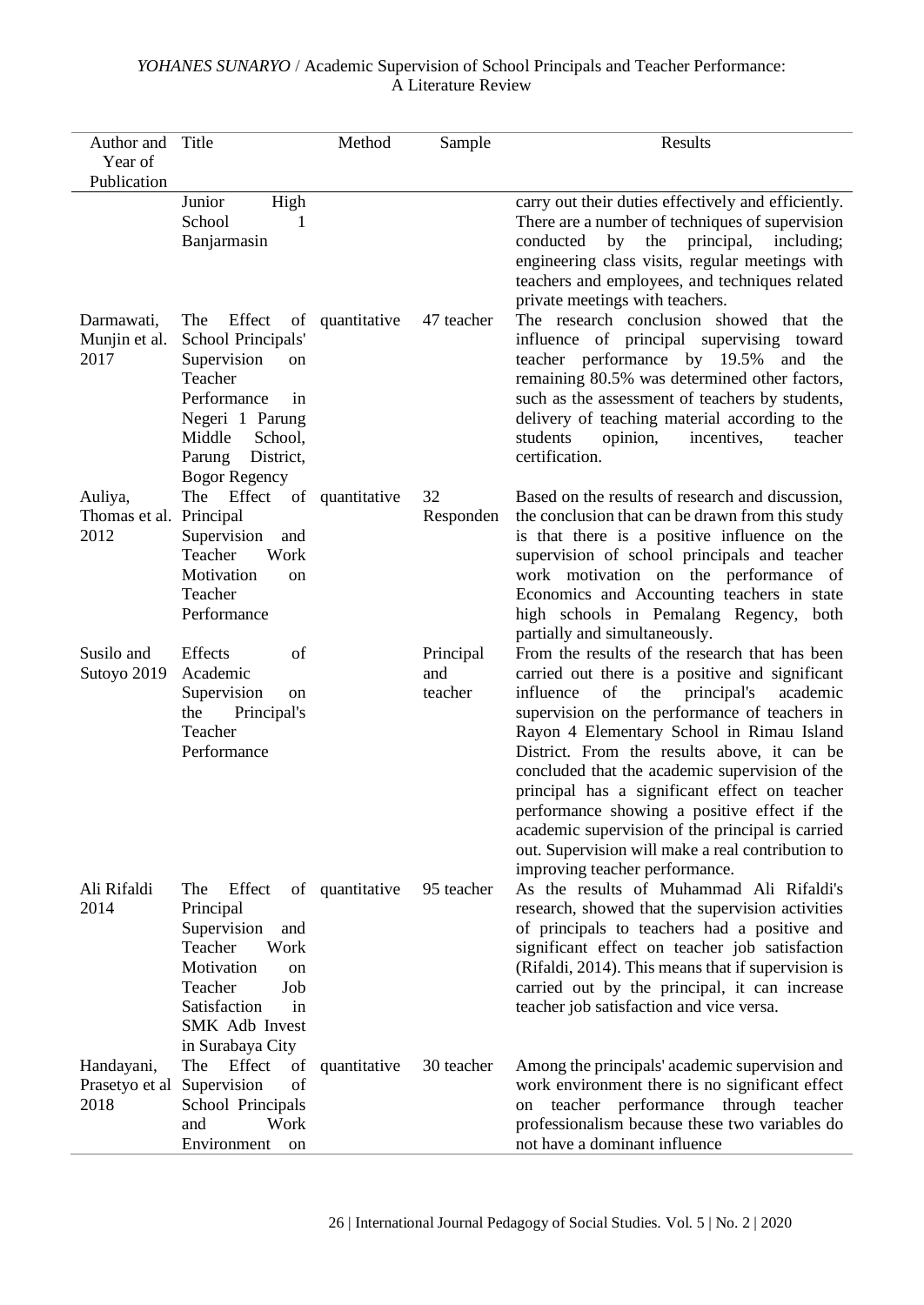## *INTERNATIONAL JOURNAL PEDAGOGY OF SOCIAL STUDIES, 5, (2), 2020, 17-34*

| Author and Title<br>Year of       |                                                                                                                                                                                  | Method          | Sample     | Results                                                                                                                                                                                                                                                                                                                                                                                                                                                                                                                                                                                                                                                       |
|-----------------------------------|----------------------------------------------------------------------------------------------------------------------------------------------------------------------------------|-----------------|------------|---------------------------------------------------------------------------------------------------------------------------------------------------------------------------------------------------------------------------------------------------------------------------------------------------------------------------------------------------------------------------------------------------------------------------------------------------------------------------------------------------------------------------------------------------------------------------------------------------------------------------------------------------------------|
| Publication                       |                                                                                                                                                                                  |                 |            |                                                                                                                                                                                                                                                                                                                                                                                                                                                                                                                                                                                                                                                               |
|                                   | Teacher<br>Professionalism<br>and Performance<br>of Junior High<br>School<br>1<br>Gondang<br>Bojonegoro<br><b>Teachers</b>                                                       |                 |            |                                                                                                                                                                                                                                                                                                                                                                                                                                                                                                                                                                                                                                                               |
| Putra and<br>Hariyati 2020        | Effect<br>The<br>Academic<br>Supervision<br>On<br>Improving<br>Teacher<br>Performance<br>in<br>Junior<br>High<br>3<br>School<br>and<br>Junior<br>High<br>School<br>4<br>Surabaya | of quantitative | 84 teacher | The result showed that overall there is a<br>significant influence between the variables of<br>academic supervision on increasing teacher<br>performance in SMP Negeri 3 and SMP Negeri<br>4 Surabaya with a significance value of 0,000<br>$<$ 0.05 and the influence of academic supervision<br>variables on increasing teacher performance in<br>SMP Negeri 3 and SMP Negeri 4 Surabaya<br>based on the calculation coefficient of<br>determination that is equal to 0.480 or 48%.                                                                                                                                                                         |
| Jared 2011                        |                                                                                                                                                                                  |                 |            | The study findings indicate that there is a<br>significant moderate relationship between<br>supervisory practices of head teachers and work<br>performance of teachers in secondary schools.<br>The underlying implication of this correlation is<br>that teacher supervision has a significant<br>positive influence on teacher performance, and<br>supervision must be of great concern among<br>secondary school head teachers, and it should be<br>regarded as part and partial of their job<br>description.<br>In conclusion,<br>general<br>and<br>instructional<br>supervision influence teacher<br>performance in secondary schools to some<br>extent. |
| Lyonga 2018 Supervision           | and<br>teachers'<br>work<br>performances in<br>primary<br>schools<br>in Konye<br>Sub-<br>Division<br>in<br>Cameroon                                                              | qualitative     |            | Conclusion is drawn from the findings of this<br>head<br>teachers'<br>instructional<br>study that<br>teachers'<br>supervision<br>practices<br>impacts<br>performances positively in Konye Sub-Division<br>through classroom visits and checking of<br>records during instructional supervision by head<br>teachers. It would be realized that if these<br>practices are carried out regularly by head<br>teachers, teachers' work performances will be<br>enhanced and the teaching-learning process will<br>be ameliorated and yield high pupils' success<br>rates in Konye Sub-Division                                                                     |
| Hasanah and<br>Kristiawan<br>2019 | Academic<br>Supervision<br>and<br>How<br>Teacher<br>Performance                                                                                                                  | qualitative     |            | The results showed that there was a significant<br>relationship between the principal's academic<br>supervision of teacher performance. If the                                                                                                                                                                                                                                                                                                                                                                                                                                                                                                                |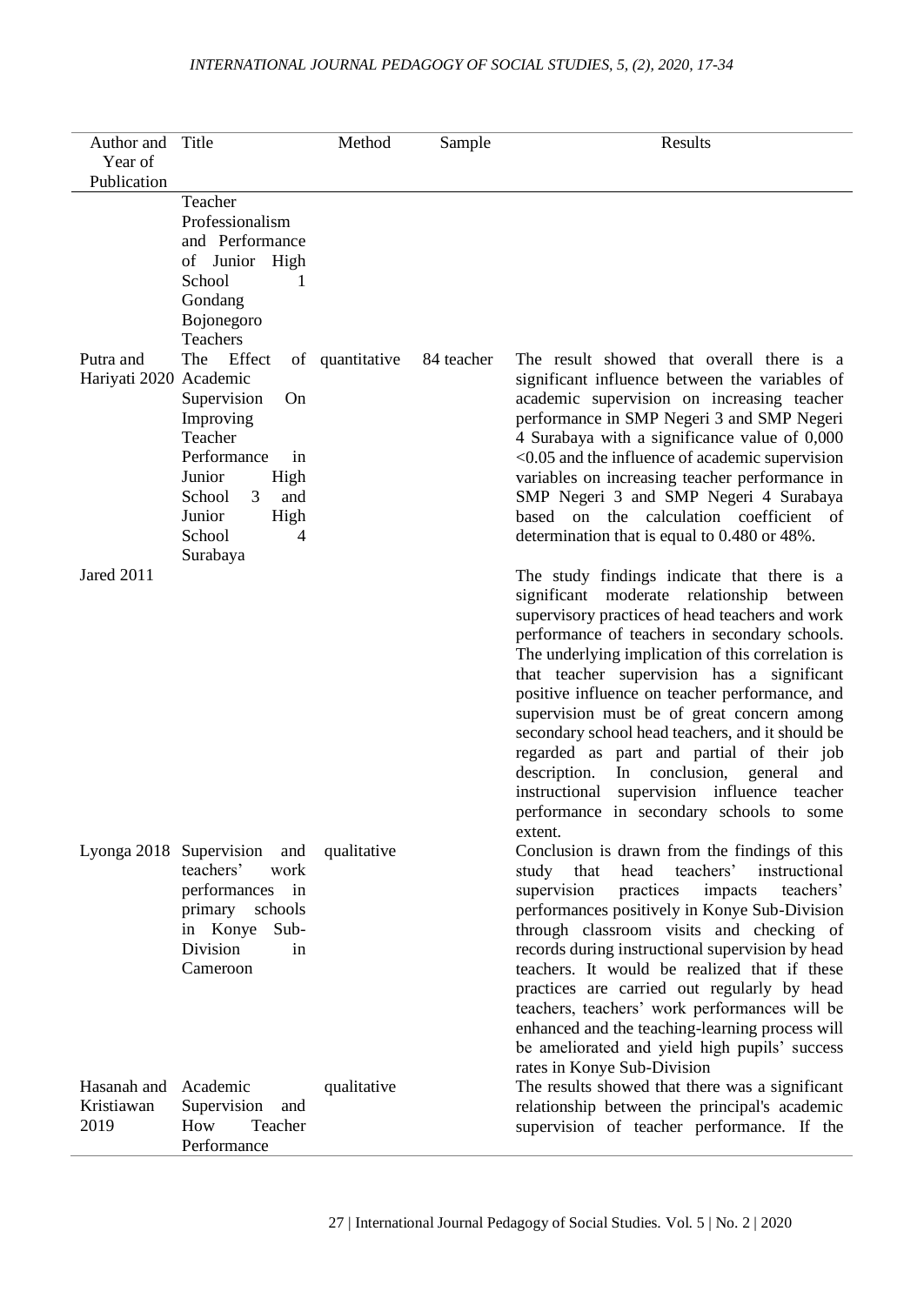| Author and<br>Year of<br>Publication | Title                                                                                                                                                                          | Method      | Sample | Results                                                                                                                                                                                                                                                                                                                                                                                                                                                                                                                                                                                                                                                                                                                                                                                                                                                                                                                                                                                                                                                                                                                                                    |
|--------------------------------------|--------------------------------------------------------------------------------------------------------------------------------------------------------------------------------|-------------|--------|------------------------------------------------------------------------------------------------------------------------------------------------------------------------------------------------------------------------------------------------------------------------------------------------------------------------------------------------------------------------------------------------------------------------------------------------------------------------------------------------------------------------------------------------------------------------------------------------------------------------------------------------------------------------------------------------------------------------------------------------------------------------------------------------------------------------------------------------------------------------------------------------------------------------------------------------------------------------------------------------------------------------------------------------------------------------------------------------------------------------------------------------------------|
| Rahabav<br>2016                      | The Effectiveness quantitative<br>Academic<br>of<br>Supervision<br>for<br>Teachers                                                                                             |             |        | academic supervision of the principal increases,<br>teacher performance will also increase<br>From the results of this study it was found that<br>academic supervision conducted by the principal<br>was not yet effective for several reasons. First,<br>from the supervisor; 1) time constraints (many<br>administrative tasks must be completed); 2) has<br>not been programmed in a participatory manner;<br>3) the supervisor's lack of understanding of the<br>concepts, theories and practices of supervision;<br>4) the lack of understanding of scientific<br>superiors about substances related to the field of<br>study taught by each teacher. Second, from the<br>teacher; 1) commitment to low quality; 2)                                                                                                                                                                                                                                                                                                                                                                                                                                   |
| Imron,<br>Arifin et al<br>2016       | Integrated<br>participative team<br>based<br>instructional<br>supervision<br>management<br>at<br>middle schools in<br>Blitar, East Java,<br>Indonesia:<br>A<br>multisite study | qualitative |        | motivation of many teachers who work solely to<br>pursue prosperity.<br>The<br>researcher<br>the<br>ensured<br>credibility,<br>conformability,<br>dependability,<br>and<br>transferability<br>by<br>doing<br>triangulation,<br>independent auditor and readers, reflective<br>review, and detail indepth report. Results of this<br>research showed that the three schools employed<br>various supervisors including head of the<br>education department, the education department<br>official supervisors, principals, and<br>senior<br>teachers employing the integrated participative<br>team based supervisory planning, organizing,<br>implementation, and evaluation by which<br>principals took the main responsibility of<br>instructional<br>supervision.<br>The<br>integrated<br>participative<br>supervision<br>based<br>team<br>make<br>turned<br>the<br>management<br>out<br>to<br>instructional supervision worked better, to<br>provide satisfactory teachers' in<br>service<br>professional development, to make teachers<br>performed better, to gain satisfactory results of<br>students performance, and to gain stakeholder<br>trusts. |
|                                      | <b>D. RESULTS AND DISCUSSION</b>                                                                                                                                               |             |        | a positive and significant relationship                                                                                                                                                                                                                                                                                                                                                                                                                                                                                                                                                                                                                                                                                                                                                                                                                                                                                                                                                                                                                                                                                                                    |

## *YOHANES SUNARYO* / Academic Supervision of School Principals and Teacher Performance: A Literature Review

This section discusses the main findings of the articles that have been reviewed. Analysis shows that most articles focus on the effect of academic supervision on teacher performance. Research on the relationship between academic supervision and teacher performance in Asia (Indonesia) has been carried out by many researchers. The results of the study indicate that there is a positive and significant relationship between academic supervision and teacher performance.

In the journal (Susilo & Sutoyo, 2019) shows there is a positive and significant influence on the supervision of the principal of the teacher's performance, the effect of the supervision of the principal on job satisfaction of teachers shows a positive effect if the supervision of the principal is carried out. Regarding the results, teachers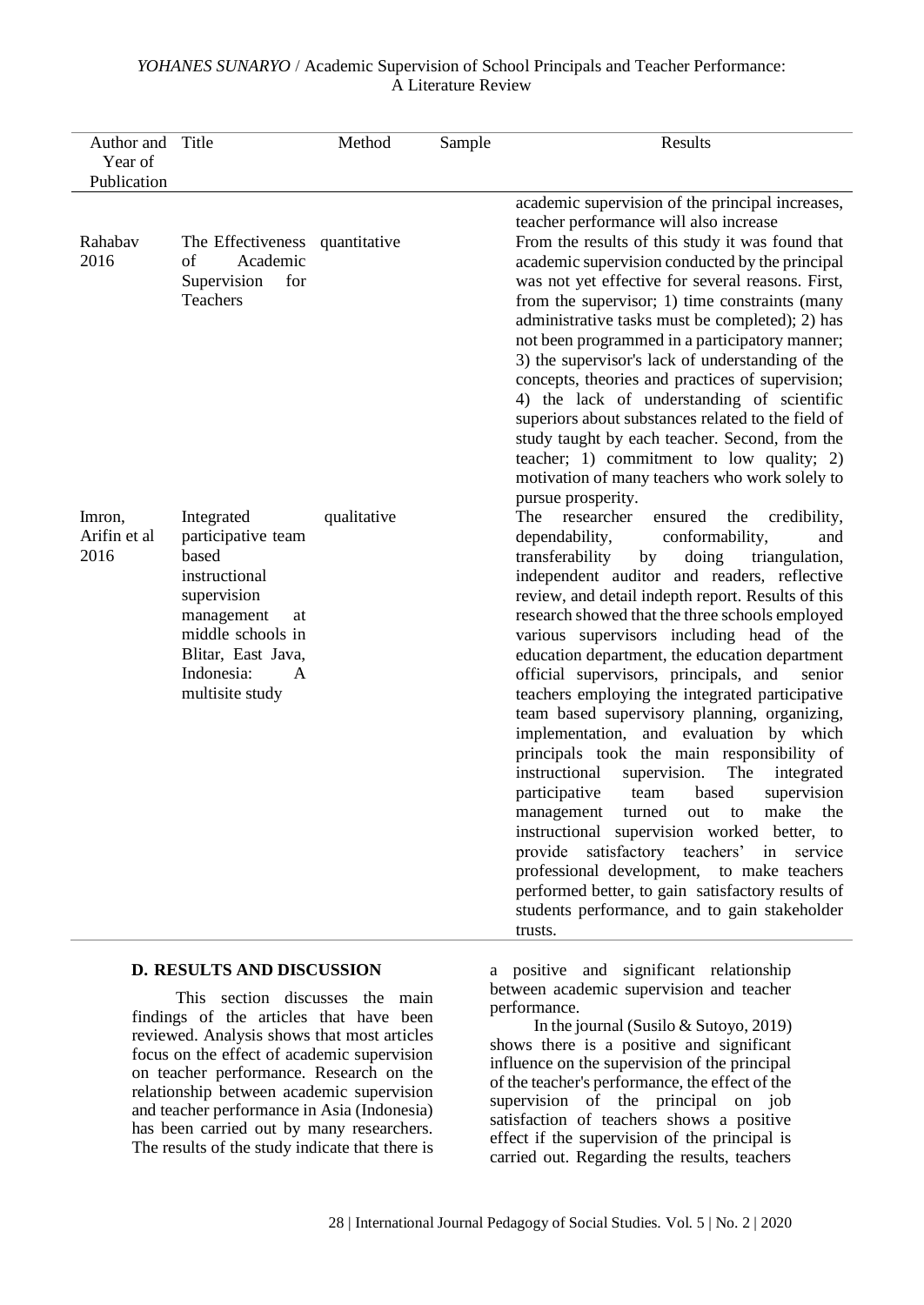are said to be successful if they are able to change the behavior of most students towards better mastery of basic competencies.

Research (Sulistyaningsih, 2018), (Renata, Wardiah, & Kristiawan, 2018) found that the influence of the principal's academic supervision on teacher performance. According to them the factors that can influence teacher performance can originate from within the teacher namely individual factors and psychology factors, external factors namely situational factors and factors influenced also by job characteristics.

As the results of Muhammad Ali Rifaldi's research, showed that the supervision activities of principals to teachers had a positive and significant effect on teacher job satisfaction (Ali Rifaldi, 2014). This means that if supervision is carried out by the principal, it can increase teacher job satisfaction and vice versa. In other words supervision has a complex role in building education into professionals with a mission to improve the learning experience / quality of learning for students even though changes in school occur because of the supervision process carried out (Ali Rifaldi,  $2014$ ).

Then, this theory also states that the success rate of teacher performance, can be known through educational supervision activities carried out by the principal by using various supervision techniques. Supervision activities carried out by principals are basically giving assistance or assistance in developing better learning situations in madrasas (Supardi, 2013).

According to a research journal (Aslan, 2012) academic supervision has a positive and significant effect on teacher job satisfaction, and has an impact on achieving student competency. The amount of direct influence of academic supervision on teacher job satisfaction is 13.3%, the effect on achieving student competence is 35.9% and teacher job satisfaction has an effect on 26.4% on achieving student competency.

Principals who are able to carry out their functions as educators, managers, administrators, supervisors, leaders, innovators and motivators well can be said principals have good leadership abilities (Lazwardi, 2016). Principal's managerial

ability has a significant positive effect on school quality, school climate has a significantly positive effect on school quality, and together the principal's managerial ability and school climate has a significantly positive effect on school quality. Principal's managerial ability and school climate are important factors that must be built in the effort to achieve school quality, especially in controlling aspects, aspects of school health climate, and output aspects(Damayanti, 2017).

Implementation of supervision by the principal is very necessary, because it can change teacher performance for the better and can motivate teachers in order to carry out their duties to educate the nation's children and improve the quality of work of a teacher(Leniwati & Arafat, 2017). Principals can use classroom supervision academic supervision techniques, where principals directly observe learning activities in class. Then the principal uses a private meeting technique when giving guidance to educators. Principal competence is needed in carrying out the supervision techniques of teaching staff because supervision techniques are very diverse and can be implemented according to the conditions in each school(Ratnasari, Roemintoyo, & Winarno, 2018).

The results of the study Ekawaty and Ibrahim showed that (1) the managerial supervision program includes the guidance activities of teachers and principals, monitoring the implementation of SNP, assessment of teacher performance and principal, as well as mentoring and training of teachers and principal; (2) The success of the managerial supervision process lied in the school supervisors who were able to coordinate and establish cooperative relationships with every well-managed school manager so as to have an impact on improving the quality of education in schools; and (3) the obstacles faced by school supervisors were that they had limited knowledge of the competence of managerial supervision, the school management staff did not meet the required standard requirement both in quantity and skill quality, and supervision schedule which often clashing with official meetings, training and other official activities(Ekawaty & Ibrahim, 2018).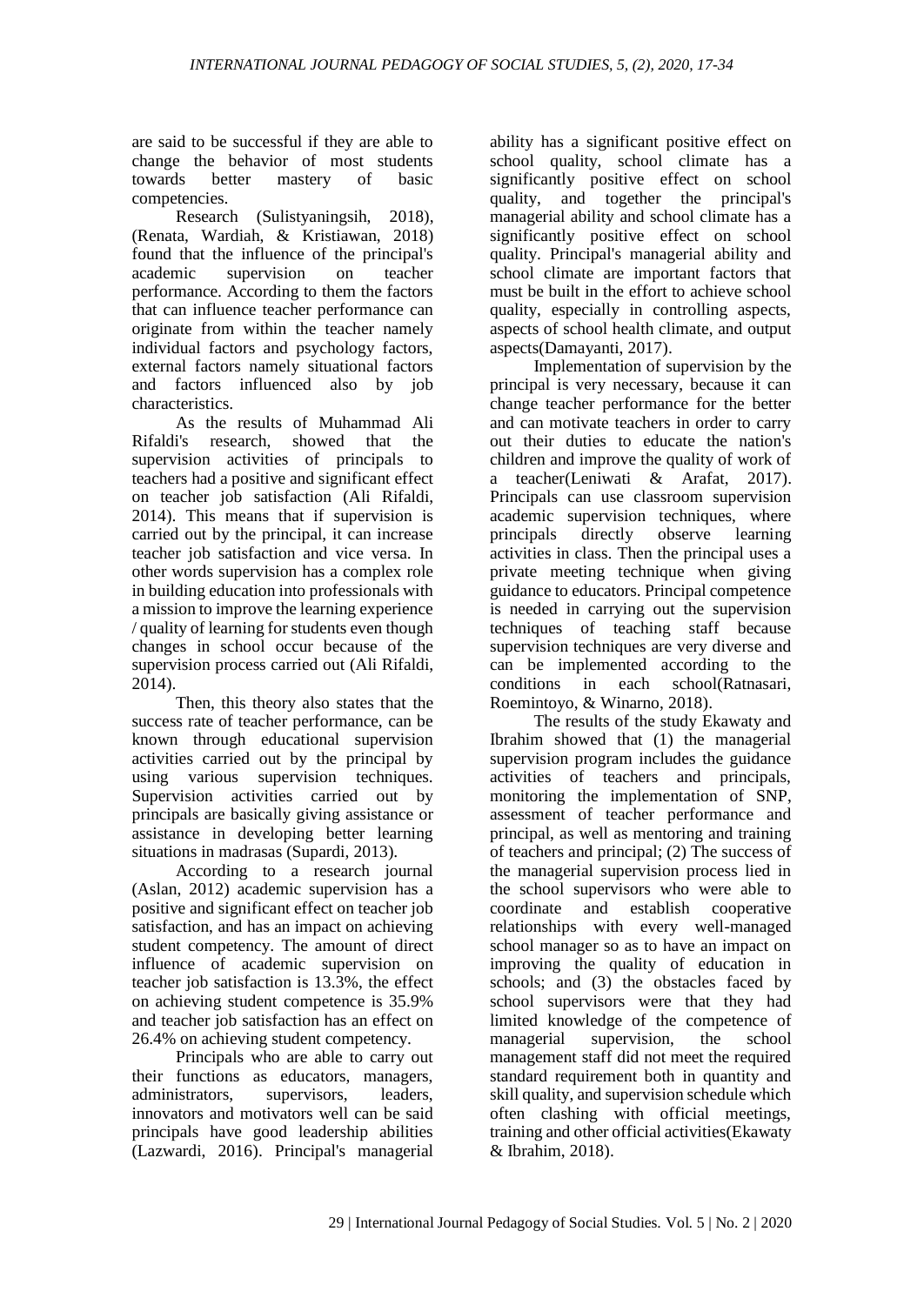The principal's performance and the teacher's teaching performance have a significant influence on school quality. Recommendations suggested from Aghniya's research are: (1) school principals and (2) teachers are expected to always have optimal performance in order to achieve better quality primary schools from day to day(Aghniya, 2017). In addition, principals need to improve the ability of human relationships, build more open and intensive communication with school personnel, create a climate of togetherness and mutual ownership, provide encouragement to enhance positive attitudes in schools, conduct upgrading activities, outbound, family gatherings to create a friendly atmosphere and friendly, forming a network of quality education with parents; and be more open towards parents (Ningsih, Herawan, & Sutarsih, 2016),

Implementation of the principal's academic supervision includes: (1) the principal's efforts to achieve achievements, namely: guiding and encouraging teachers and students in academic and non-academic activities, and providing supporting facilities and infrastructure in achieving academic and non-academic achievements; (2) the principal's academic supervision program, namely: group supervision and individual<br>supervision: (3) the strategy of supervision; (3) the strategy of implementing the principal's academic supervision, namely: implementing group supervision through teacher working group activities and individual supervision through scheduled supervision activities on even odd semester and clinical supervision (the teacher's own request as needed); and (4) supporting factors in the implementation of school principals' academic supervision, namely: there is high concern from the headmaster in conducting supervision, there is a high motivation of teachers in conducting supervision, and there is adequate infrastructure and support in the implementation of supervision(Marhawati, 2020)

Principals as supervisors are expected to carry out their duties by supervising the learning process of teachers in the classroom in order to improve the professional abilities of teachers. Principals can divide their time well in conducting planned coaching activities so that they can accommodate all

the needs that exist, as well as evaluating and coaching teachers(Irhamni, 2015). Supervision will make a real contribution to improving teacher performance (Susilo & Sutoyo, 2019). If the academic supervision of the principal increases, teacher performance will also increase (Hasanah & Kristiawan, 2019)

The result Putra and Hariyati showed that overall there is a significant influence between the variables of academic supervision on increasing teacher performance in SMP Negeri 3 and SMP Negeri 4 Surabaya with a significance value of  $0,000 < 0.05$  and the influence of academic supervision variables on increasing teacher performance in SMP Negeri 3 and SMP Negeri 4 Surabaya based on the calculations coefficient of determination that is equal to 0,480 or 48%(Putra & Hariyati, 2020).

The study findings Jared indicate that there is a significant moderate relationship between supervisory practices of head teachers and work performance of teachers in secondary schools. The underlying implication of this correlation is that teacher supervision has a significant positive influence on teacher performance, and supervision must be of great concern among secondary school head teachers, and it should be regarded as part and partial of their job description. In conclusion, general and instructional supervision influence teacher performance in secondary schools to some extent (Jared, 2011).

The conclusion drawn from Lyonga's findings from his research is that the principals' instructional supervision practice has a positive impact on teacher performance in the Konye Sub-Division through class visits and checking notes during instructional supervision by the school principal. It will be realized that if this practice is carried out regularly by the principal, teacher performance will improve and the teaching-learning process will be improved and result in high levels of student success in the Konye Sub-Division(Lyonga, 2018).

But from Rahabav's research it was found that academic supervision conducted by the principal was not yet effective for several reasons. First, from the supervisor; 1) time constraints (many administrative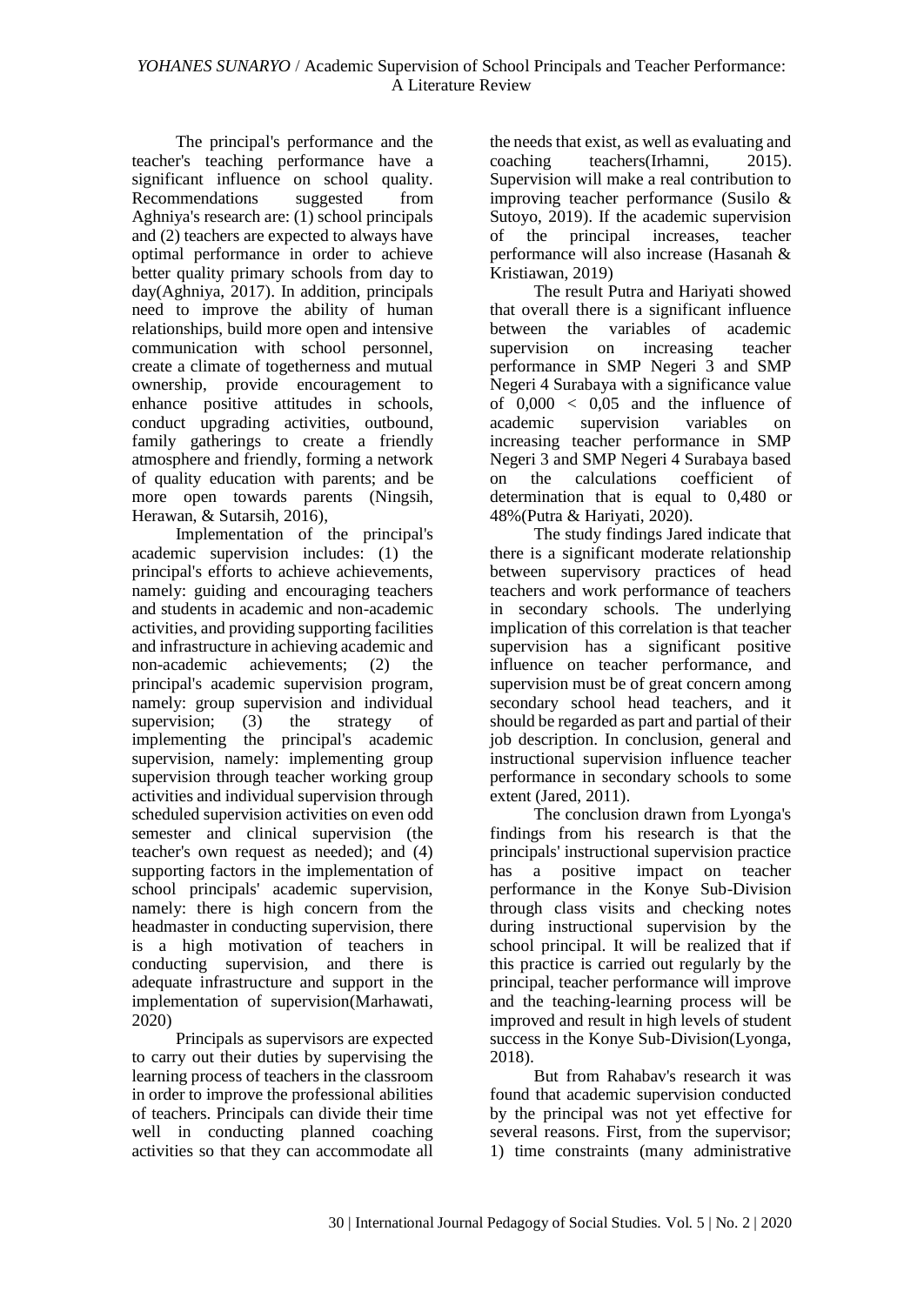tasks must be completed); 2) has not been programmed in a participatory manner; 3) the supervisor's lack of understanding of the concepts, theories and practices of supervision; 4) the lack of understanding of scientific superiors about substances related to the field of study taught by each teacher. Second, from the teacher; 1) commitment to low quality; 2) motivation of many teachers who work solely to pursue prosperity (Rahabav, 2016).

The results Samsu and Hardyanto showed that supervisor academic supervision has not been able to be used as the basis for teacher development because it can not be implemented optimally by school supervisors. The supervisory academic supervisory model is practical and effective as a school supervisor's tool in supervising learning(Samsu, Hardyanto, & Sudana, 2017).

#### **E. CONCLUSION**

In general it can be concluded that there is a positive and significant<br>relationship between the principal's relationship between the principal's academic supervision of teacher performance. Like other studies, this review also has limitations. First, the articles were reviewed only in Indonesian and English so that other studies were not reviewed because of the author's limitations. Second, the scope of the article being reviewed is still limited, in this paper the scope is only limited to research conducted in Asian countries (Indonesia), while the variation of Asian countries reviewed is still lacking. A final limitation is that there is no single measure that can compare across studies.

#### **REFERENCES**

- Acheson, K. A., & Gall, M. D. (1980). *Techniques in the Clinical Supervision of Teachers. Preservice and Inservice Applications*: ERIC.
- Aghniya, H. (2017). Kinerja Kepala Sekolah dan Kinerja Mengajar Guru dalam Peningkatan Mutu Sekolah Dasar Negeri. *Jurnal Administrasi Pendidikan UPI, 24*(1), 25-35. doi:10.17509/jap.v24i1.6508

Alfonso, R. J., Firth, G. R., & Neville, R. F. (1981). *Instructional supervision: A behavior system*: Allyn & Bacon.

- Ali Rifaldi, M. (2014). Pengaruh Supervisi Kepala Sekolah dan Motivasi Kerja Guru Terhadap Kepuasan Kerja Guru di SMK ADB Invest Se-Kota Surabaya. *Inspirasi Manajemen Pendidikan, 4*(4).
- Aravena, F. (2019). Destructive leadership behavior: An exploratory study in Chile. *Leadership and Policy in Schools, 18*(1). doi:10.1080/15700763.2017.1384501
- Armstrong, M. (2006). Performance management: Key strategies and practical guidelines.
- Aslan, A. (2012). Pengaruh Supervisi Akademik Terhadap Kinerja Guru dan Pencapaian Kompetensi Siswa di Sekolah Menengah Atas (SMA) Kabupaten Ogan Komering Ilir (OKI). In: Online] [http://binadarma.](http://binadarma/) acid.
- Blase, J., & Blase, J. (1999). Principals' instructional leadership and teacher development: Teachers' perspectives. *Educational administration quarterly, 35*(3), 349-378.
- Brooks, M. C., & Brooks, J. S. (2019). Culturally (ir) relevant school leadership: Ethno-religious conflict and school administration in the Philippines. *International Journal of Leadership in Education, 22*(1). doi:10.1080/13603124.2018.1503819
- Colquitt, J., Lepine, J. A., Wesson, M. J., & Gellatly, I. R. (2011). *Organizational behavior: Improving performance and commitment in the workplace* (Vol. 375): McGraw-Hill Irwin New York, NY.
- Damayanti, D. (2017). Kemampuan manajerial kepala sekolah, iklim sekolah dan mutu sekolah dasar. *Jurnal Administrasi Pendidikan UPI, 24*(1), 154-162.
- Dou, D., Devos, G., & Valcke, M. (2017). The relationships between school autonomy gap, principal leadership, teachers' job satisfaction and organizational commitment. *Educational Management*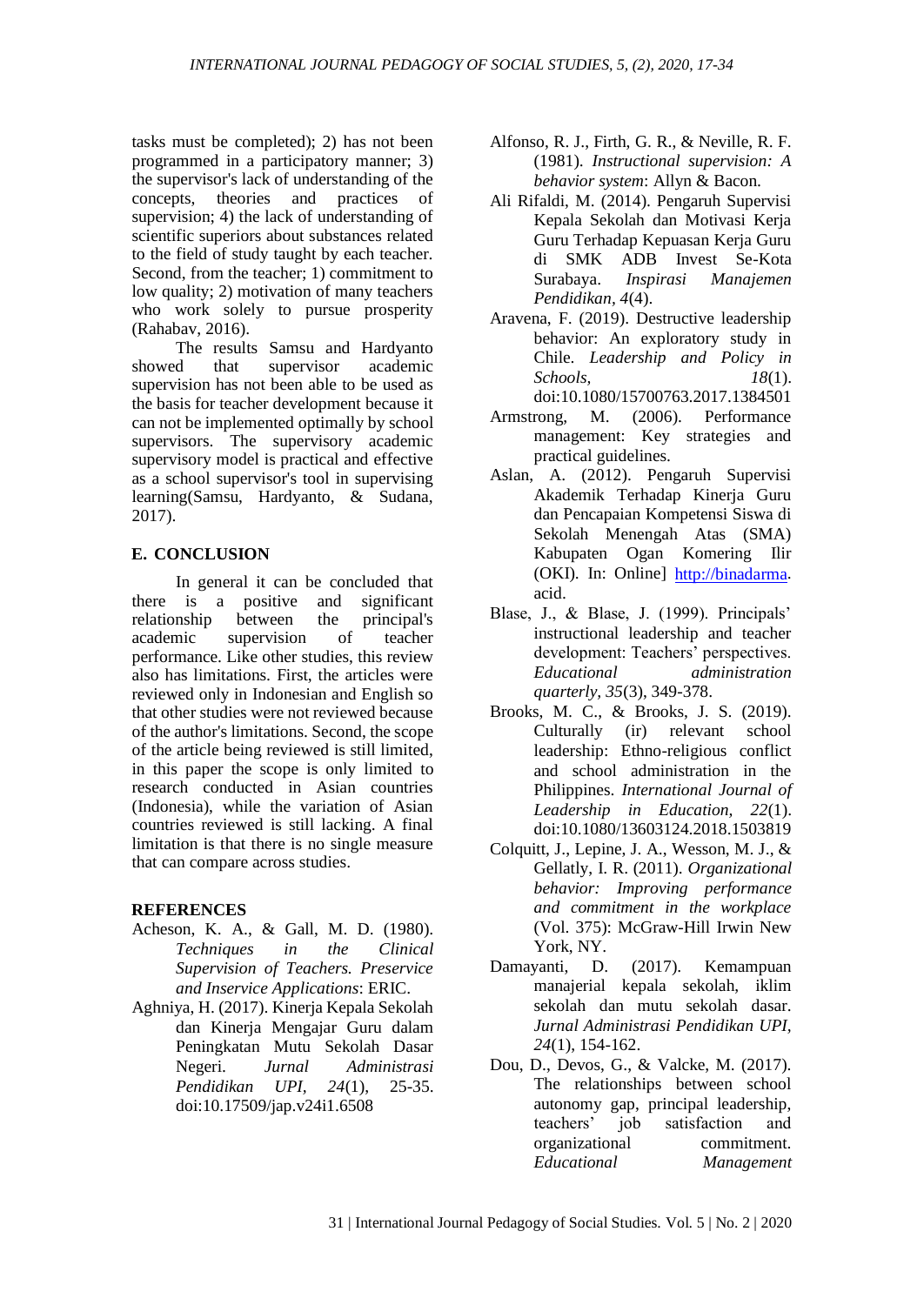*Administration & Leadership, 45*(6), 959-977.

doi:10.1177/1741143216653975

- Douglass, H., & Bent, R. (1953). Supervision in schools. cambrige. In: Massachusetts: The Riverside Press.
- Eisenschmidt, E., Kuusisto, E., Poom-Valickis, K., & Tirri, K. (2019). Virtues that create purpose for ethical leadership: Exemplary principals from Estonia and Finland. *Journal of Beliefs & Values*. doi:10.1080/13617672.2019.1618152
- Ekawaty, A. E., & Ibrahim, S. (2018). Pelaksanaan Supervisi Manajerial oleh Pengawas Sekolah dalam Meningkatkan Mutu Pendidikan di SDN 3 Percontohan Peusangan Kabupaten Bireuen. *Jurnal Administrasi Pendidikan: Program Pascasarjana Unsyiah, 6*(3).
- Glickman, C. D. (1981). *Developmental Supervision: Alternative Practices for Helping Teachers Improve Instruction*: ERIC.
- Glickman, C. D. (1985). *Supervision of instruction: A developmental approach*: ERIC.
- Habimana, A. (2008). The Effect of Head Teachers 'Instructional Supervisory Practices on Performance of Private Secondary School Students in Musanze District, Rwanda. *Rwanda. published Master's Thesis, Bugema University*.
- Hasanah, M. L., & Kristiawan, M. (2019). Supervisi Akademik dan Bagaimana Kinerja Guru. *Tadbir: Jurnal Studi Manajemen Pendidikan, 3*(2), 97-112.
- Irhamni, G. (2015). Peranan Kepala Sekolah Dalam Supervisi Akademik Untuk Meningkatkan Mutu Kinerja Guru Di Smp Negeri 1 Banjarmasin. *Al-Kalam Jurnal Komunikasi, Bisnis Dan Manajemen, 2*(1).
- Jared, N. B. (2011). Influence of Head Teachers' General and Instructional Supervisory Practices on Teachers' Work Performance in Secondary Schools in Entebbe Municipality, Wakiso District, Uganda. *Online Submission*.
- Jones, M., Adams, D., Hwee Joo, M. T., Muniandy, V., Perera, C. J., & Harris, A. (2015). Contemporary challenges and changes: principals' leadership practices in Malaysia. *Asia Pacific Journal of Education, 35*(3). doi:10.1080/02188791.2015.1056591
- Lazwardi, D. (2016). Peran Kepala Sekolah Dalam Meningkatkan Profesionalisme Guru. *Al-Idarah: Jurnal Kependidikan Islam, 6*(2).
- Leithwood, K., Harris, A., & Hopkins, D. (2019). Seven strong claims about successful school leadership revisited. *School Leadership & Management*. doi:10.1080/13632434.2019.1596077
- Leniwati, L., & Arafat, Y. (2017). Implementasi Supervisi Akademik Kepala Sekolah Untuk Meningkatkan Kinerja Guru. *JMKSP (Jurnal Manajemen, Kepemimpinan, dan Supervisi Pendidikan), 2*(1).
- Lijuan, L., Hallinger, P., & Ko, J. (2016). Principal leadership and school capacity effects on teacher learning in Hong Kong. *International Journal of Educational Management, 30*(1). doi:10.1108/IJEM-03-2014-0035
- Lyonga, N. A. N. (2018). Supervision and teachers' work performances in primary schools in Konye Sub-Division in Cameroon. *Journal of Educational and Social Research, 8*(2), 115-124.
- Mangkunegara, A. P. (2012). *Evaluasi Kinerja SDM, cetakan keenam*.
- Marhawati, B. (2020). Pelaksanaan Supervisi Akademik Kepala Sekolah Dasar: Studi Kualitatif. *JMSP (Jurnal Manajemen dan Supervisi Pendidikan), 4*(2), 71-76.
- Maroko, H. (2010). Challenges facing instructional supervision in public primary schools in Nyamira District. In: Kenya.
- Mburu, M. H. (2017). Influence Of Head Teachers'instructional Supervision Practices On Pupils'performance In Kenya Certificate Of Primary Education In Murang'a South Sub County, Kenya*.* University of Nairobi,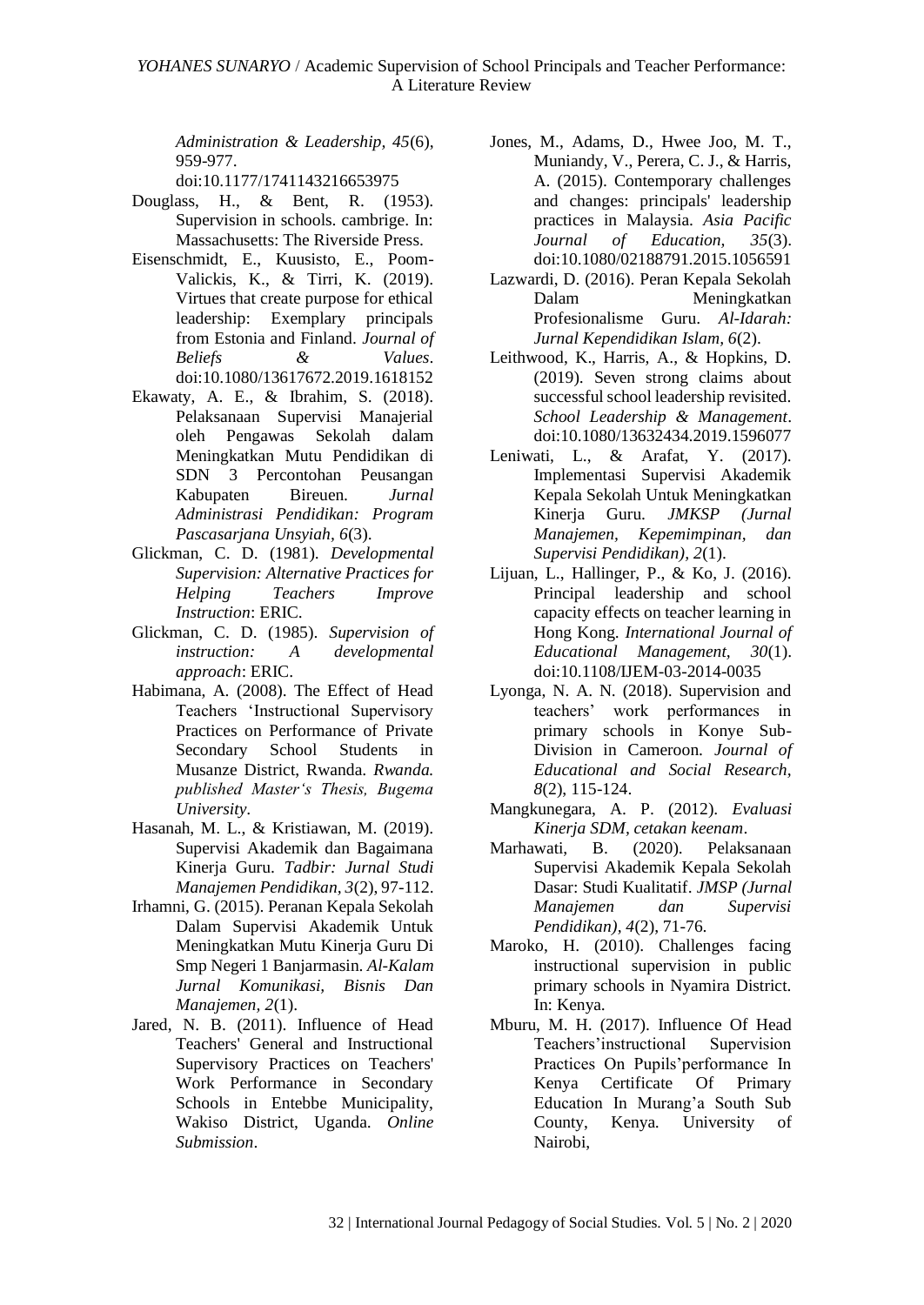- Mohammed, T. (2014). Effects of educational supervision on students' academic performance in Nadowli District in the Upper West Region of Ghana. *The International Journal of Humanities & Social Studies, 2*(6), 326-341.
- Mohanty, J. (2005). *Educational administration, supervision and school management*: Deep and Deep Publications.
- Mulyasa, E. (2005). *Menjadi guru profesional menciptakan pembelajaran kreatif dan menyenangkan*.
- Nawawi, H. (2003). *Kepemimpinan mengefektifkan organisasi*: Yogyakarta: Gajah Mada University Press.
- Neagley, R., & Evans, N. (1980). Handbook for Effective Supervision fo Instruction. Englewood Cliffs, New Jersey: Presentice-Hall. In: Inc.
- Ningsih, R. S., Herawan, E., & Sutarsih, C. (2016). Kinerja Manajerial Kepala Sekolah, Iklim Sekolah Dan Mutu Sekolah Dasar. *Jurnal Administrasi Pendidikan, 23*(2).
- Nolan Jr, J., & Hoover, L. A. (2011). *Teacher supervision and evaluation*: John Wiley and Sons.
- Panigrahi, M. R. (2012). Implementation of instructional supervision in secondary school: Approaches, praspects and problems. *Science, Technology and Arts Research Journal, 1*(3), 59-67.
- Putra, R. S., & Hariyati, N. (2020). Pengaruh Supervisi Akademik Terhadap Peningkatan Kinerja Guru di SMP Negeri 3 dan SMP Negeri 4 Surabaya. *Inspirasi Manajemen Pendidikan, 8*(2).
- Quin, J., Deris, A., Bischoff, G., & Johnson, J. T. (2015). Comparison of Transformational Leadership Practices: Implications for School Districts and Principal Preparation Programs. *Journal of Leadership Education, 14*(3). doi:1012806/V14/I3/R5
- Rahabav, P. (2016). The Effectiveness of Academic Supervision for Teachers.

*Journal of Education and Practice, 7*(9), 47-55.

- Ratnasari, D., Roemintoyo, R., & Winarno, W. (2018). Implementasi Teknik Supervisi Akademik Kepala Sekolah Terhadap Tenaga Pendidik Sekolah Dasar Untuk Menghadapi Era Digital. *JMSP (Jurnal Manajemen dan Supervisi Pendidikan), 3*(1), 12-15.
- Renata, R., Wardiah, D., & Kristiawan, M. (2018). The Influence of Headmaster's Supervision and Achievement Motivation on Effective Teachers. *International Journal of Scientific & Technology Research, 7*(4), 44-49.
- Robbins, S. P., & Judge, T. A. (2013). *Organizational behavior*: pearson education Limited.
- Rosyadi, Y. I., & Pardjono, P. (2015). Peran kepala sekolah sebagai manajer dalam meningkatkan mutu pendidikan di smp 1 cilawu garut. *Jurnal Akuntabilitas Manajemen Pendidikan, 3*(1), 124-133.
- Rusman. (2010). *Model-Model Pembelajaran (Mengembangkan Profesionalisme Guru)*. Jakarta: Raja Grafindo Persada.
- Samsu, R., Hardyanto, W., & Sudana, I. M. (2017). Efektifitas Model Supervisi Akademik Online pada Guru Sekolah Menengah Kejuruan. *Educational Management, 6*(2), 95-99.
- Sergiovanni, T. 1., 8r Starratt, R. 1.(2002). Supervision. *A redefinition (7th ed). Boston*.
- Sergiovanni, T. J. (1987). *The principalship: A reflective practice perspective*: ERIC.
- Sergiovanni, T. J. (1999). *Educational governance and administration*: Allyn & Bacon.
- Suhendra, E. S. (2019). Dampak Akuntabilitas, Transparansi Dan Profesionalisme Paedagogik Terhadap Kinerja Guru Di Smkn 21 Jakarta. *Jurnal Nusantara, 4*, 38-52. doi:10.29407/nusamba.v4i1.12848
- Sulistyaningsih, S. (2018). Supervisi Akademik Kepala Sekolah Dan Disiplin Kerja Guru Terhadap Produktivitas Kerja Guru Sd Negeri